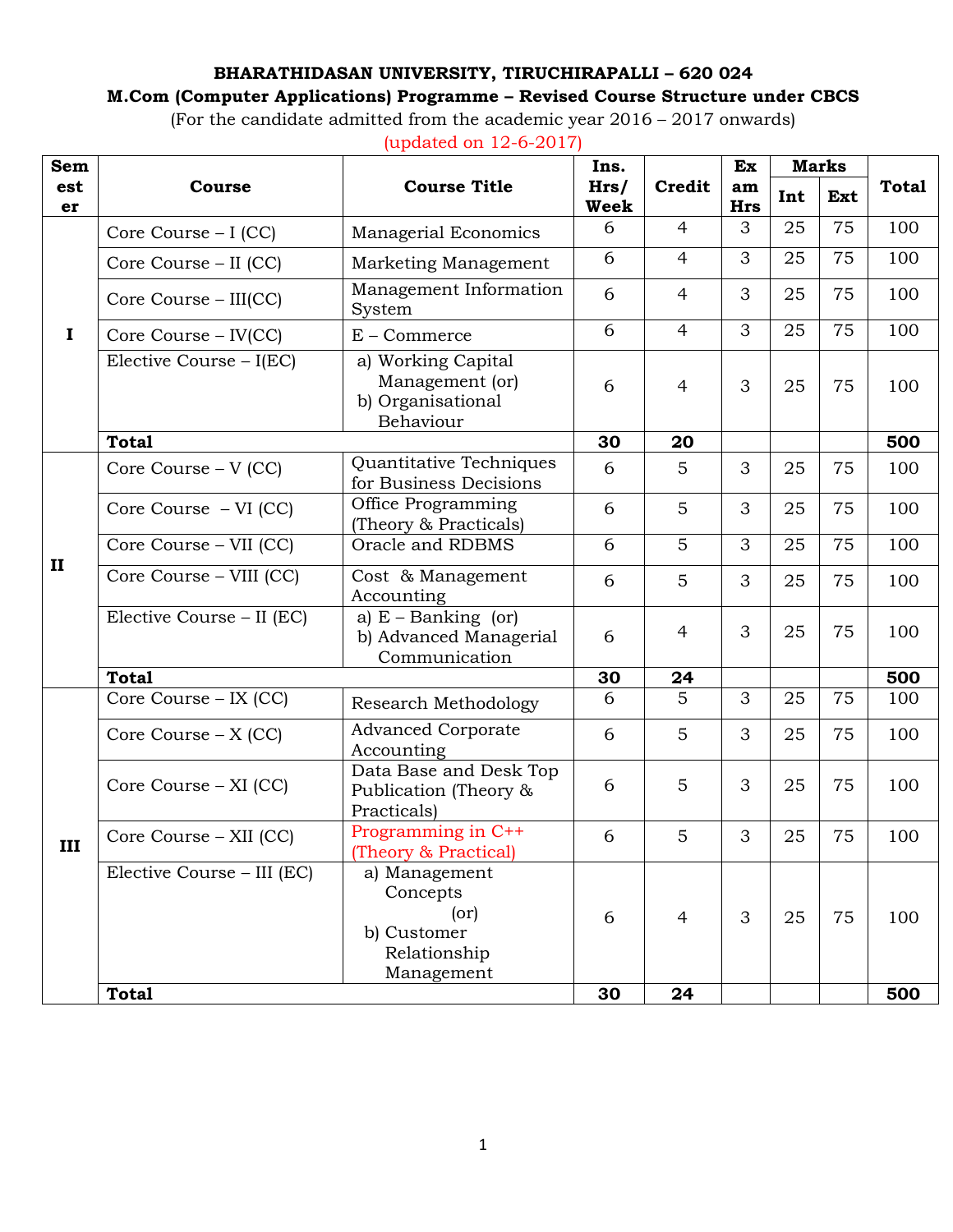|    |                                                     | Java Programming and         |    |                |   |    |     |      |
|----|-----------------------------------------------------|------------------------------|----|----------------|---|----|-----|------|
|    | Core Course – XIII (CC)                             | its Business Applications    | 5  | 5              | 3 | 25 | 75  | 100  |
|    |                                                     | (Theory & Practical)         |    |                |   |    |     |      |
|    |                                                     |                              |    |                |   |    |     |      |
| IV | Core Course – XIV (CC)<br>Elective Course - IV (EC) | <b>Advanced Financial</b>    | 5  | 5              | 3 | 25 | 75  | 100  |
|    |                                                     | Management                   |    |                |   |    |     |      |
|    |                                                     | a) Logistics and Supply      |    |                |   |    |     |      |
|    |                                                     | Chain Management             | 5  | $\overline{4}$ | 3 | 25 | 75  | 100  |
|    |                                                     | (or)                         |    |                |   |    |     |      |
|    |                                                     | b) Computer Networks &       |    |                |   |    |     |      |
|    |                                                     |                              |    |                |   |    |     |      |
|    |                                                     | <b>Internet Applications</b> |    |                |   |    |     |      |
|    | Elective Course - V (EC)                            | a) Human Resource            |    |                |   |    |     |      |
|    |                                                     | management (or)              | 5  | $\overline{4}$ | 3 | 25 | 75  | 100  |
|    |                                                     | b) Total Quality             |    |                |   |    |     |      |
|    |                                                     | Management                   |    |                |   |    |     |      |
|    | Project                                             | Dissertaion (80 marks)       | 10 |                |   |    |     |      |
|    |                                                     |                              |    | $\overline{4}$ |   |    | 100 |      |
|    |                                                     | Viva voce (20 marks)         |    |                |   |    |     |      |
|    | <b>Total</b>                                        |                              | 30 | 22             |   |    |     | 500  |
|    | <b>GRAND TOTAL</b>                                  |                              |    | 90             |   |    |     | 2000 |

Note:

| Project             | $:100$ Marks |                                       |
|---------------------|--------------|---------------------------------------|
| <b>Dissertation</b> |              | : 80 Marks - Passing minimum 40 marks |
| <b>Viva Voice</b>   |              | : 20 Marks - Passing minimum 10 marks |
|                     |              |                                       |

| Core Papers            | 14 |
|------------------------|----|
| <b>Elective Papers</b> | .5 |
| Project                |    |
| Note:                  |    |

1. Theory Internal 25 marks External 75 marks

2. Separate Passing Minimum is prescribed for Internal and External

a) The passing minimum for CIA shall be 40% out of 25 marks (i.e. 10 marks)

b) The passing minimum for University Examinations shall be 40% out of 75 marks (i.e. 30 marks)

c) The Passing minimum not less than 50 % in the aggregate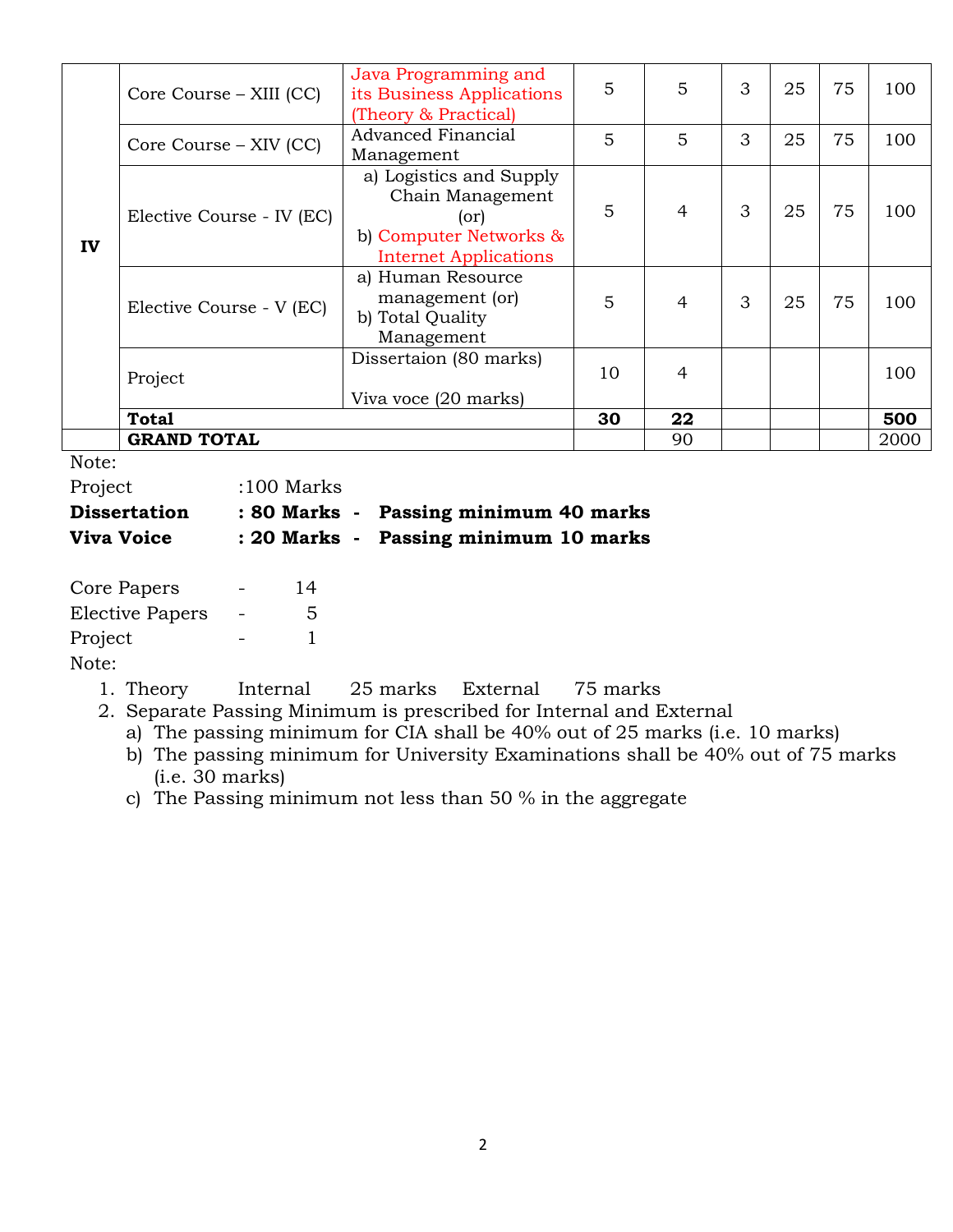## **CORE COURSE I MANAGERIAL ECONOMICS**

# **Objective : To make the students to realize the usefulness of economic tools, principles & laws in making business decisions. (Theory only)**

# **Unit I**

 Managerial Economics – Meaning, Nature, Scope and Applications – Relationship with other disciplines – Role of Managerial Economist – Demand Analysis – Demand Determinants - forecasting.

## **Unit – II**

 Production Function – Managerial uses – Supply analysis - Law of Supply – managerial uses of supply curve. Cost Concepts, classification & determinants – Cost Output relationship – Economies of scale - Cost Control and Cost Reduction.

### **Unit – III**

 Price and Output decisions under different marketing structures - Perfect competition – Monopoly - Oligopoly & Monopolistic Competition – Price discrimination – Pricing Objectives – policies - Strategies and methods - Price differentials – Price forecasting.

### **Unit - IV**

 Profit – Nature & Concept – Profit Planning, policies and Forecasting- measurement of profit Interest – Rent.

### **Unit - V**

 Business Cycle and business policies – Economic forecasting for business – Input output analysis – National income - accounting and measurement.

- 1. Joel Dean, Managerial Economics Prentice Hall, New York.
- 2. Mehta P.L. Managerial Economics Sultan Chand and Sons, New Delhi.
- 3. Varshney and Maheswari Managerial Economics Sultan Chand and Sons, New Delhi.
- 4. Gupta G.S. Managerial Economics Tata McGraw Hill, New Delhi.
- 5. Mithani D.M. Managerial Economics Himalaya Publishing House, Mumbai.
- 6. Dwivedi D.N. Managerial Economics Vikas Publishing House P. Ltd, New Delhi.
- 7. Cauvery, SudhaNayak and Others Managerial Economics S. Chand and Sons, New Delhi.
- 8. H. Craig Petersen, W. Cris Lewis, Managerial Economics, 4th Edition, Pearson Education.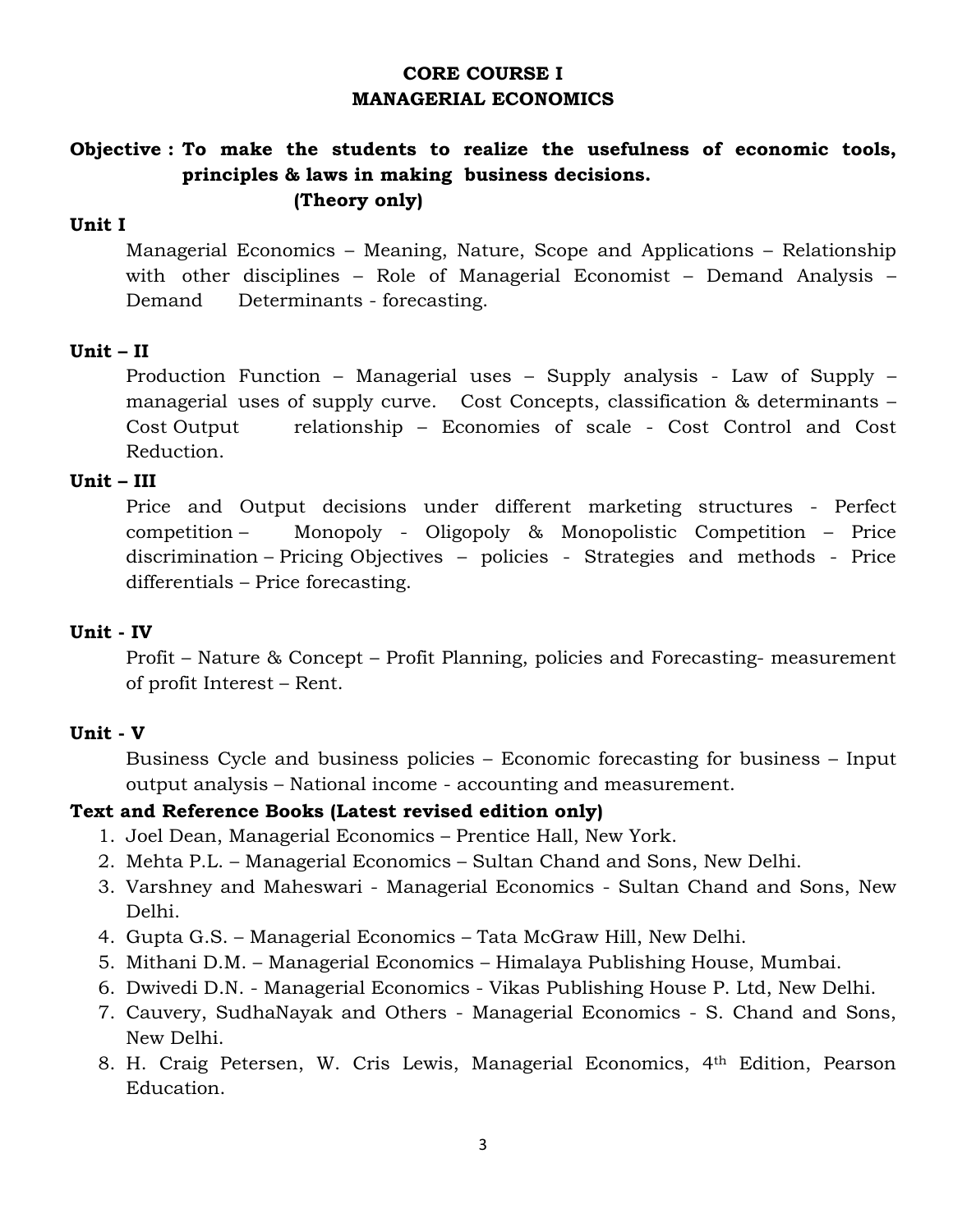### **CORE COURSE II MARKETING MANAGEMENT**

## **Objective : To impart knowledge on the concepts of marketing and to educate and understand the strategies to be followed in marketing.**

### **UNIT I**

 Marketing Definition- Importance- Concepts of Marketing Task- Conventional & Situational Marketing -, Approaches to Marketing, Remarketing, De-Marketing, Counter Marketing, Synchro-Marketing Concepts- Traditional and Modern Concepts, Marketing Mix, Modern Marketing Functions, Features of Industrial, Consumer and Services Marketing.

### **UNIT II**

 Product – Meaning-Classification of Goods- Product Planning and Development-Product Life Cycle - New Product Development- Product Positioning – Diversification – Obsolescence – Elimination - Product Related Strategies – Branding - Brand Image Building- Brand Extension - Brand Celebrity.

### **UNIT III**

 Market Segmentation, Bases - Benefits - Consumer Behavior- Factors Influencing Consumer Behavior, Post Purchase Behavior - Marketing Research - Steps In Conducting Marketing Research, Sales Forecasting- Techniques and Criteria

### **UNIT IV**

 Pricing - Meaning and Objectives - Pricing Policies Strategies- Pricing Methods - Promotion Mix- Purpose of Promotion- Promotion Strategy – Sales Promotion - Levels, Advertising - Kinds of Advertising - Advertising Copy-Advertising Budget - Advertising Agency. Sales Management – Salesmanship – Qualities -Effective Selling - Sales Process

### **UNIT V**

 Distribution – Selection of Channel Of Distribution - Wholesalers and Retailers – Functions and Importance In Distribution Net Work. Warehousing –Types - Decisions. Management of Physical Distribution. Ethics in marketing.

- 1. R.S.N.Pillai & Bagavathi, (2010, 1st edition ), Modern Marketing, S.Chand& Co., New Delhi.
- 2. RajanNair.N.,SanjithR.Nair, (1999),Marketing, Sultan Chand & Sons, New Delhi.
- 3. Kotler Philip, 15th edition, (2015) Marketing Management, Prentice Hall of India (Pvt) Ltd., New Delhi.
- 4. Monga&ShaliniAnand, (2000), Marketing Management, Deep & Deep Publications, New Delhi
- 5. J. Jayasankar,  $2<sup>nd</sup>$  edition, (2013), Marketing, Margham Publications, Chennai.
- 6. Dr. L. Natarajan (2013), Marketing, Margham Publications, Chennai.
- 7. Grewal , 14th edition (2015), Marketing, Tata McGraw Hill management, New Delhi.
- 8. B.S.Raman, Marketing, United Publishers, Managalore.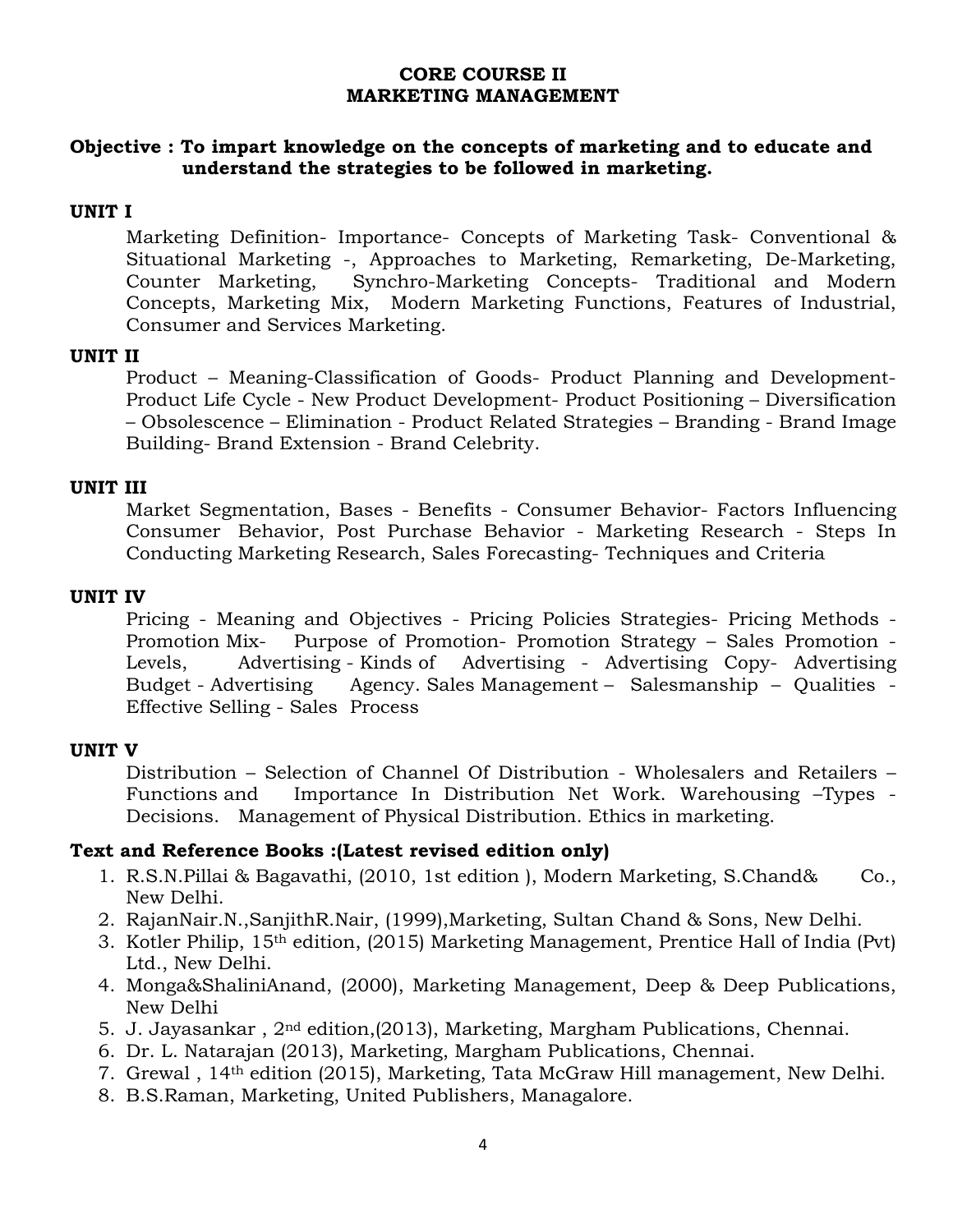# **CORE COUSE III MANAGEMENT INFORMATION SYSTEM**

## **Objective :**

To enable the students to trace the growing importance of information system, vital role in decision making, role of computers in this task and it emphasis on the system, development process & approaches.

### **UNIT – I**

 Information System – Establishing the framework - Business model – information system architecture – Evolution of information systems.

### **UNIT – II**

 Modern information system – System development Life Cycle – Structured methodologies – Designing computer based method - procedures control and designing structured programs.

## **UNIT – III**

Functional areas - Finance, Marketing, Production, Personnel – Levels, Concepts of DSS, EIS, ES – Comparison - concepts and knowledge representation – managing international information system.

### **UNIT – IV**

 Testing security – Coding Techniques – Detection of Error – Validation – Cost benefit analysis – Assessing the value and risk of information systems.

### **UNIT – V**

 Software engineering qualities – Design, production, service, software specification, software metrics, software quality assurance – Systems methodology - objectives – Time and Logic, Knowledge and Human dimension – Software life cycle models – Verification and validation.

- 1. Management Information Systems, Management Perspectives, D P Goyal, Second Edition, Macmillan, New York.
- 2. Management Information Systems, Dr. S.P. Rajagopalan, Margham Publications, Chennai.
- 3. Gordon B.Davis, Management Information System: Conceptual Foundations, McGraw Hill, U.S.A.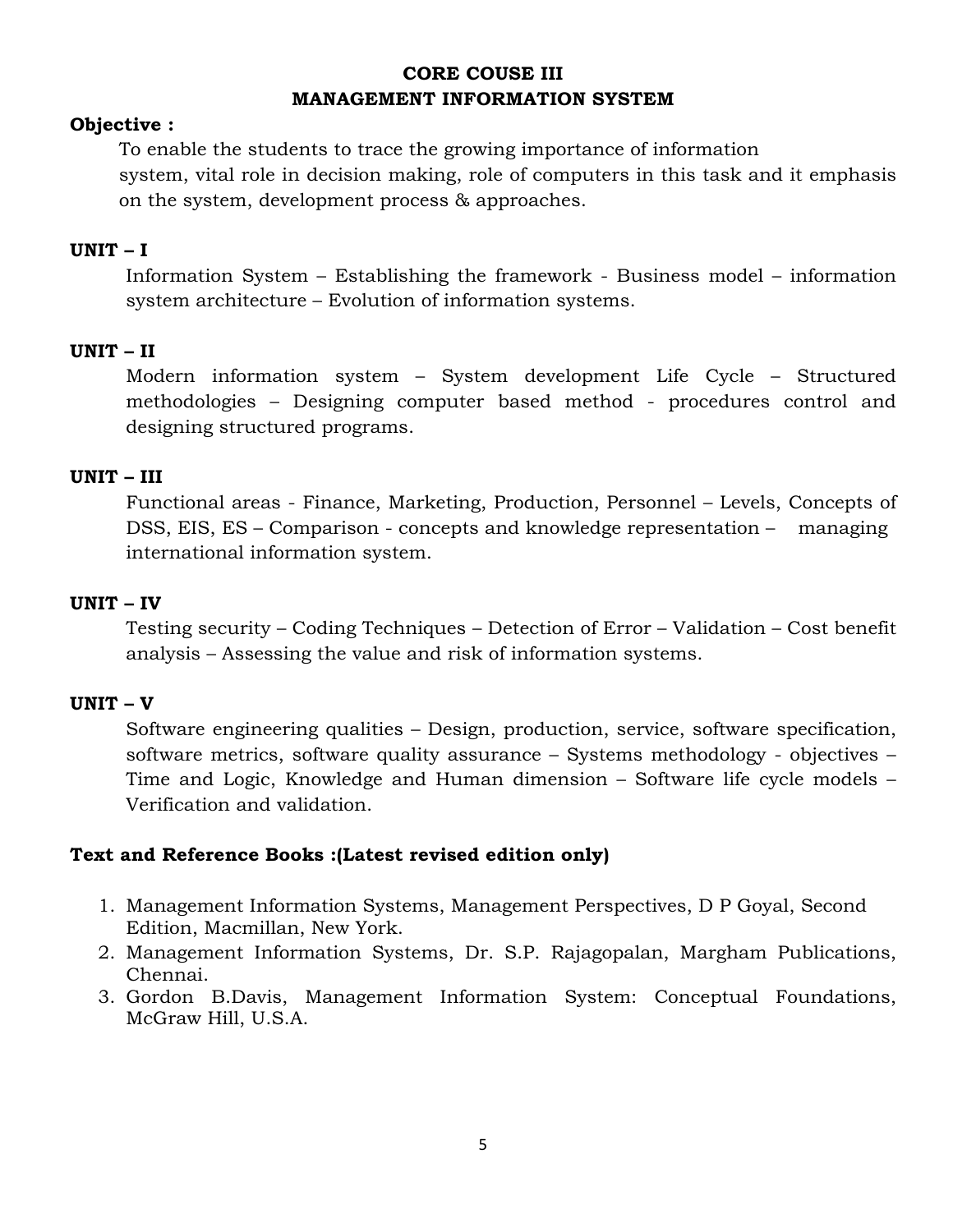## **CORE COURSE IV**

### **E – COMMERCE**

# **Objective: To make the students understand the elements and uses of E Commerce. (Theory only)**

### **UNIT I**

 Introduction to E-Commerce – Electronic Commerce Frame work – Electronic commerce and Media convergence –anatomy of E-Commerce applications – Components of the IWay – Network Access Equipment – Global Information Distribution Networks – Internet Terminology – NSFNET : Architecture and Components - National Research and Educational Network.

### **UNIT II**

 Electronic Commerce and World Wide Web: Architectural Frame work for E-Commerce – WWW Architecture – Hypertext Publishing – Consumer Oriented Applications – Mercantile Process Models – Consumer's Perspective – Merchant's Perspective – Electronic Payment Systems (EPS) – Types - Designing EPS - Smart Cards and EPS – Credit Cards and EPS.

#### **UNIT III**

 Electronic Data Interchange (EDI) : Applications – Security and Privacy Issues – Software Implementations – Value Added Networks – Internal Information System – Work-flow Automation and Coordination – Customization – Supply Chain Management.

### **UNIT IV**

 Marketing on the Internet: Advertising on the Internet – Charting the On-Line Marketing Process – E-Commerce Catalogs or Directories – Information Filtering – Consumer-Data Interface: Emerging Tools.

### **UNIT V**

 Multimedia and Digital Video: Concepts – Digital Video and E-Commerce – Video Conferencing – Frame Relay – Cell Relay – Mobile Computing Frame Work – Wireless Delivery Technology – Cellular Data Communication Protocols – Mobile Computing Applications.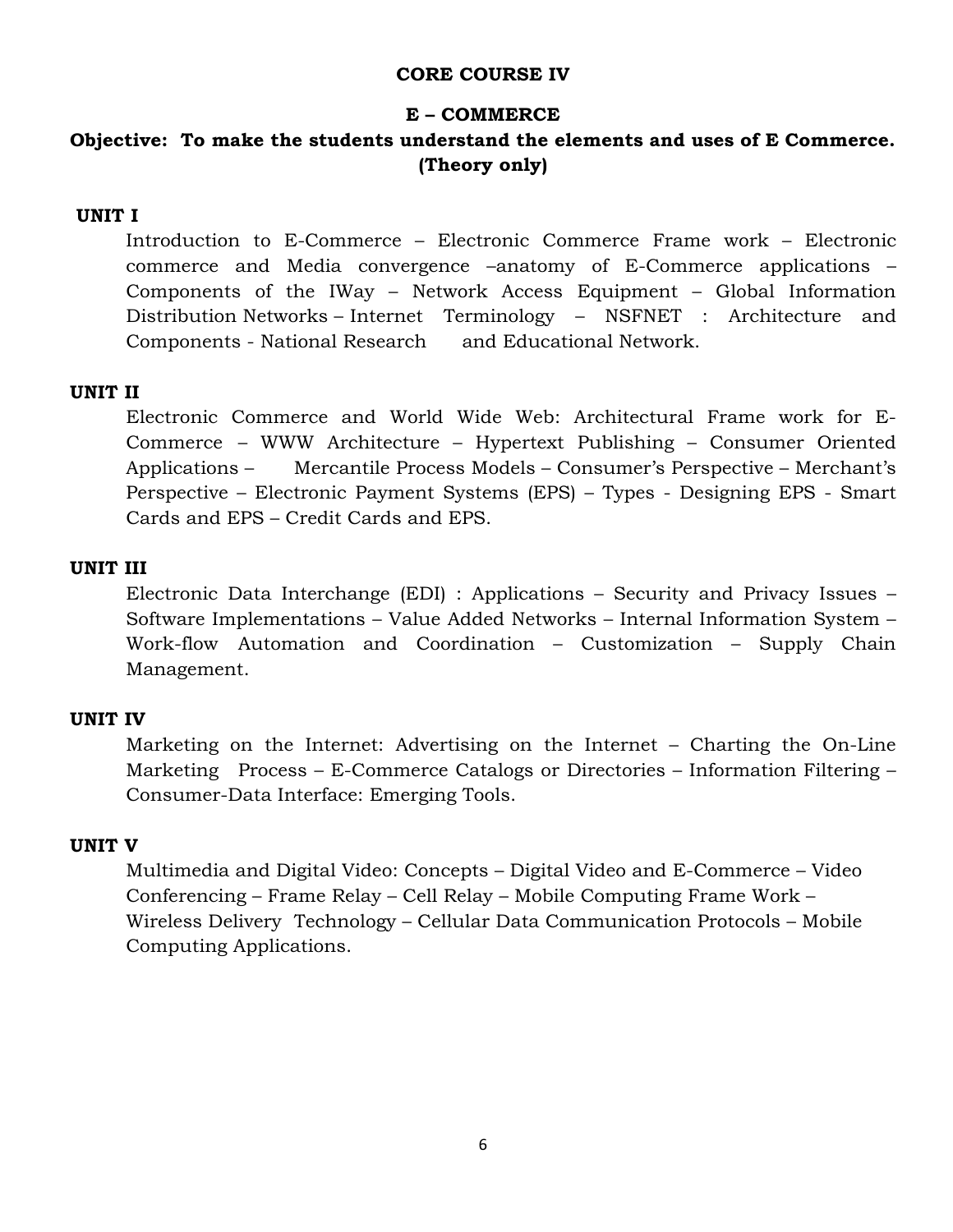- 1. Frontiers of Electronic Commerce Ravi Kalakota, Andrew Winston, Himalaya Publishing House, Mumbai.
- 2. E-Commerce- A Managerial perspective P.T.Joseph, Prentice-Hall of India Pvt. Ltd. New Delhi.
- 3. **Designing Systems for Internet Commerce- G.WinfieldTreese& Lawrence C.Stewart,**Addison-Wesley Publisher, New York.
- 4. E-Commerce The Cutting Edge Of Business Kamelesh K Bajaj, Debjani Nag, Tata Megraw-Hill, New Delhi
- 5. E Business Road Map for Success Dr.RaviKalakota, Marcia Robinson, **Addison-Wesley Publisher, New York.**
- 6. E Commerce –SrinivasaVallabhan .S.V.Tata Megraw-Hill, New Delhi.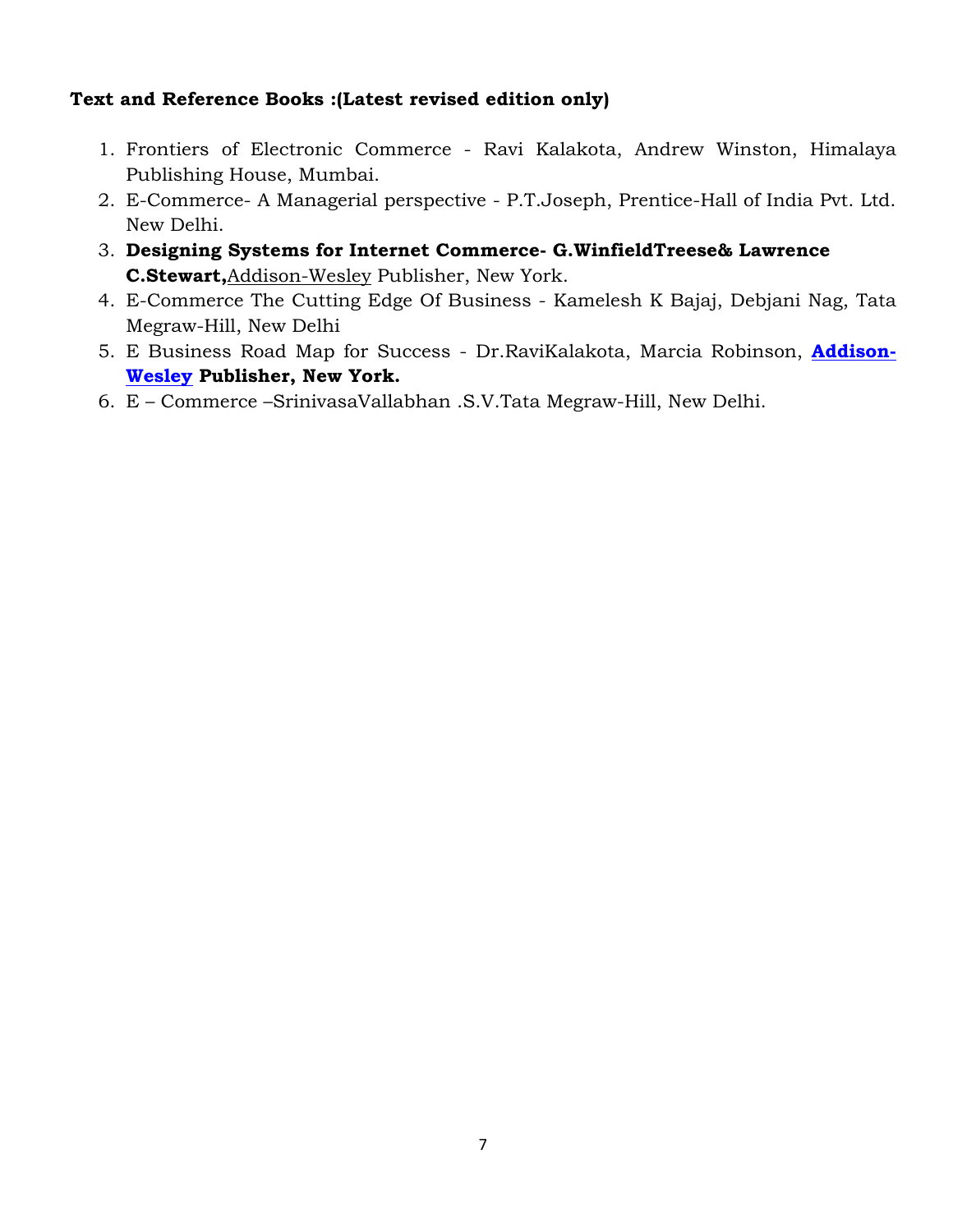## **ELECTIVE COURSE I (A) WORKING CAPITAL MANAGEMENT**

**Objective :** To make the students understand the concept of working capital Management.

### **Unit I Working Capital Policy :**

 Working capital – meaning – definition - Importance of Working Capital Management, Component of Working Capital, Factors influencing the requirements of Working Capital, Risk-return Trade- off, Profitability Vs. Liquidity , Estimating Working Capital Requirements Operating Cycle Method, Percent of Sales Method, Role of finance managers in working capital Management.

#### **Unit II Cash Management:**

 Cash Management – meaning -, Factors influencing cash balance - Determining optimum cash balance - Cash Budgeting – Controlling and monitoring collections and disbursements - Cash management models.

#### **Unit III Receivables Management:**

 Receivables Management – meaning – importance - Credit Policy variables - Credit Standards, Credit period - Cash discount and collection efforts. Credit Evaluation-Credit granting decision - Control of Receivables – Management of Trade Credit - Aging schedule.

#### **Unit IV Inventory Management:**

 Inventory Management – meaning –- need for inventories and importance of inventory management, Techniques for managing inventory – Economic Order Quantity –E.O.Q. model – Order point – Safety stock – Analysis of Investment in inventory – Selective inventory control – A.B.C. analysis - VED analysis – Inventory Turnover Ratio..

#### **Unit V: Financing Current Assets:**

 Financing Current Assets – need and significance- approaches to financing current assets: conservative - aggressive and matching approach, Sources of finance - Spontaneous source, Trade credits, Short term bank finance, Commercial papers and Public deposits,

 **(Theory – 30 Marks Problem - 45 Marks)**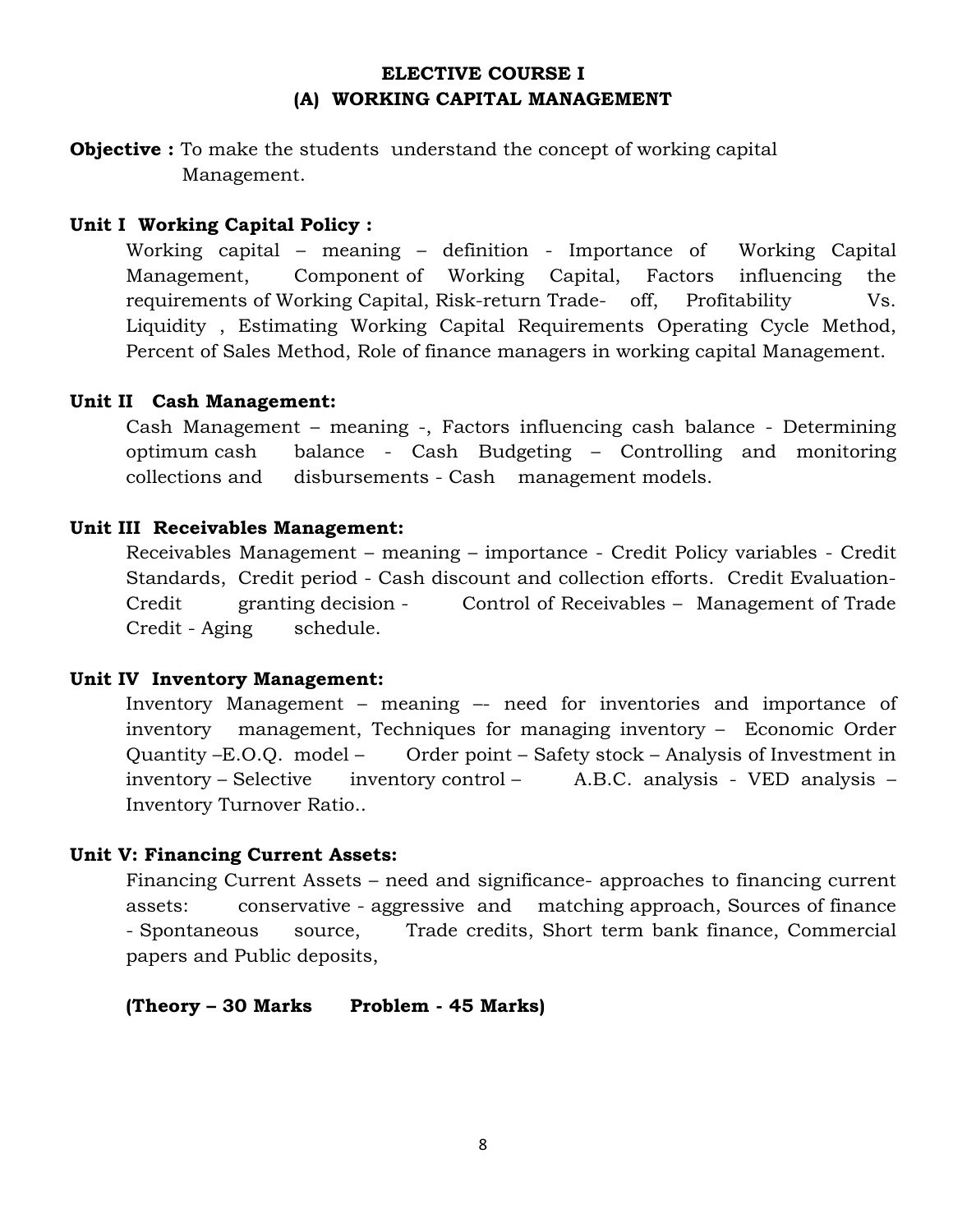- 1. Hrishikesbattacharya, Working Capital Management: Strategies and Techniques, Prentice Hall of India.
- 2. I.M.Pandey, Financial Management, Vikas Publishing House, New Delhi.
- 3. K.M.Chitnis, Working Capital Management of Large Industrial units, DastaneRamachandra & Co., Pune.
- 4. Prasanna Chandra, Financial Management- Theory and Practice, Tata McGraw Hill,New Delhi.
- 5. Joshi, R.N., Cash Management, New Age International Publishers,New Delhi.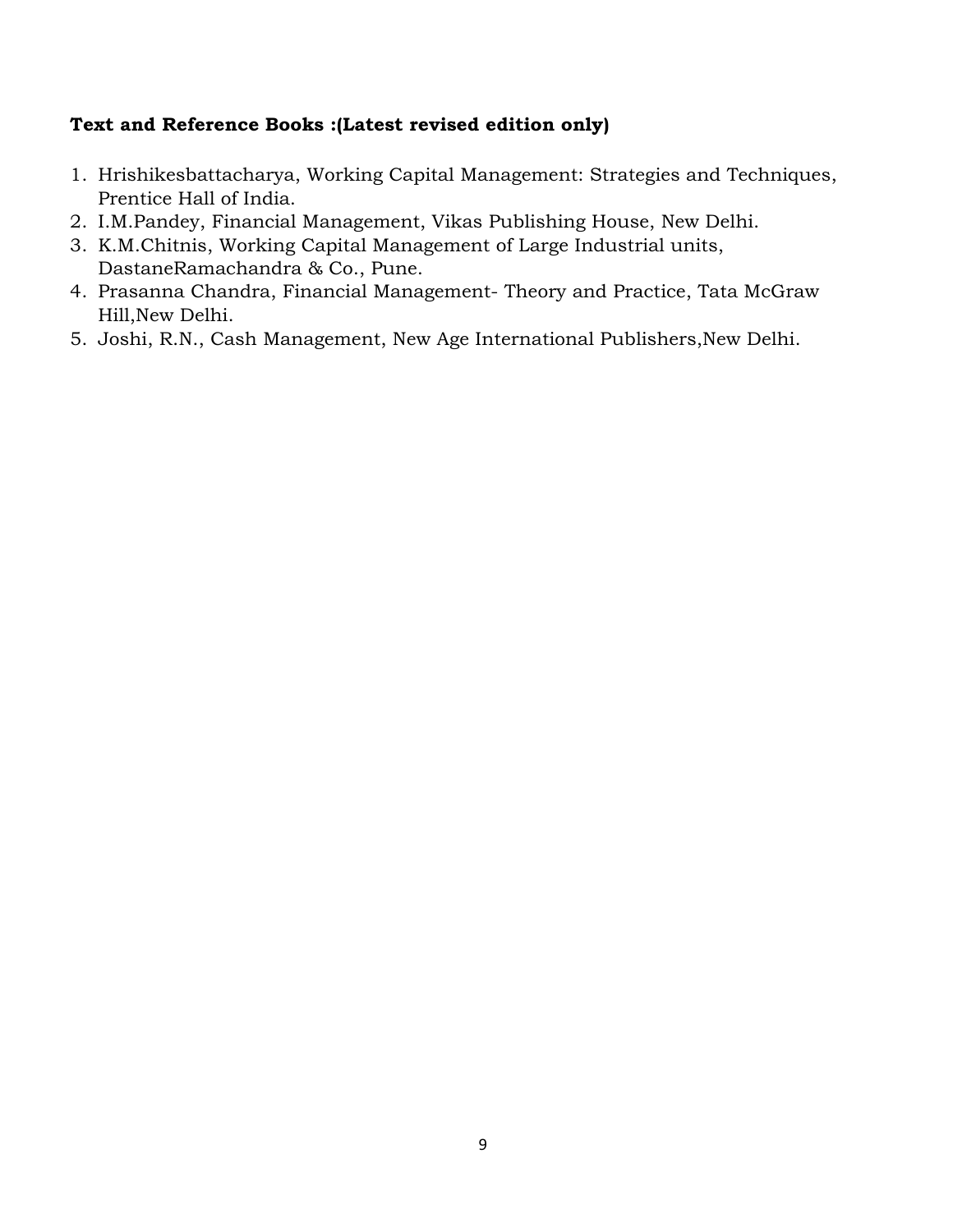### **ELECTIVE COURSE I**

### **(B) ORGANISATIONAL BEHAVIOUR**

**Objective :** To make the students understand the basics of individual behaviour and group behaviour of people at work and enable them to gain knowledge relating to overall development of the organization.

## **UNIT I:**

 Organisational Behaviour – Meaning – Characteristics – Disciplines contributing to OB – Relationship with other Social Sciences – Approaches to OB – Hawthorne Experiments.

### **UNIT II:**

 Perception: Process – Factors influencing perceptual selection and Distortion in Perception – Learning: Theories of Learning – Attitudes: Factors influencing formation of Attitude – OB Modification

### **UNIT III:**

 Personality: Theories of Personality – Determinants – Types - Emotional Intelligence – Features - Group Dynamics: Formal and Informal Groups – Group Cohesiveness – Stress Management: Causes and Effects of Stress – Coping strategies for stress

### **UNIT IV:**

 Leadership: Theories and styles – Motivation – Theories of Motivation – Communication – Conflict Management: Role Conflict – Goal Conflict and inter personal conflict

### **UNIT V:**

 Organisation change – Resistance to change and Overcoming resistance to change – Organisation Development – OD Process and Techniques – Organisation Culture – Factors influencing organisation culture – Organisational Effectiveness – Process and factors influencing organizational effectiveness.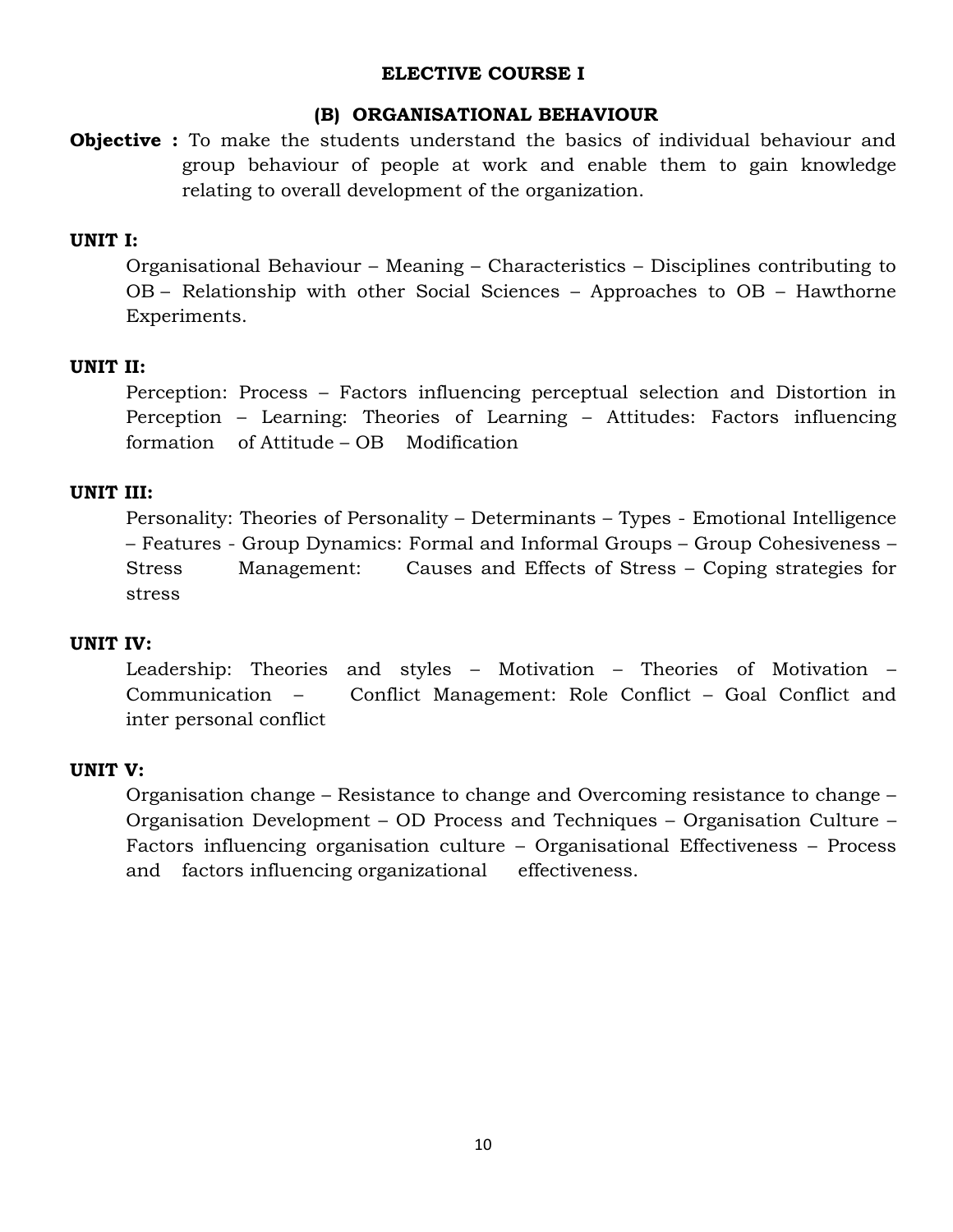- 1. L.M. Prasad Organisational Behaviour Sultan Chand & Sons, Delhi.
- 2. K. Aswathappa Essentials of Organisational Behaviour, **McGraw Hill, Delhi.**
- 3. Fred Luthans, Organisation Behaviour, McGraw Hill, Delhi
- 4. Hell Riegel, Slocum and Woodman, Organisation Behaviour, South Western, Thomson Learning, 9th Edition,
- 5. R.S. Dwivdi, Human Relations and Organizational Behaviour, Mc Millan India Ltd., 5th Edition.
- 6. Stephen P. Robbins, Organizational Behaviour, 9th Edition, Pearson Education, New Delhi,
- 7. P.Subba Rao, Essentials of Human Resource Management and Industrial Relations, Himalaya Publishing House.
- 8. C.S. VenkataRatnam and B.K.Srivastava, "Personnel Management and Human Resources, TMH.
- 9. P.C. Tripathi, Personnel Management and Industrial Relations , Sultan Chand & Sons.
- 10. B.S.Bhatia and G.S.Batra Human Resource Management –– Deep & Deep Publications.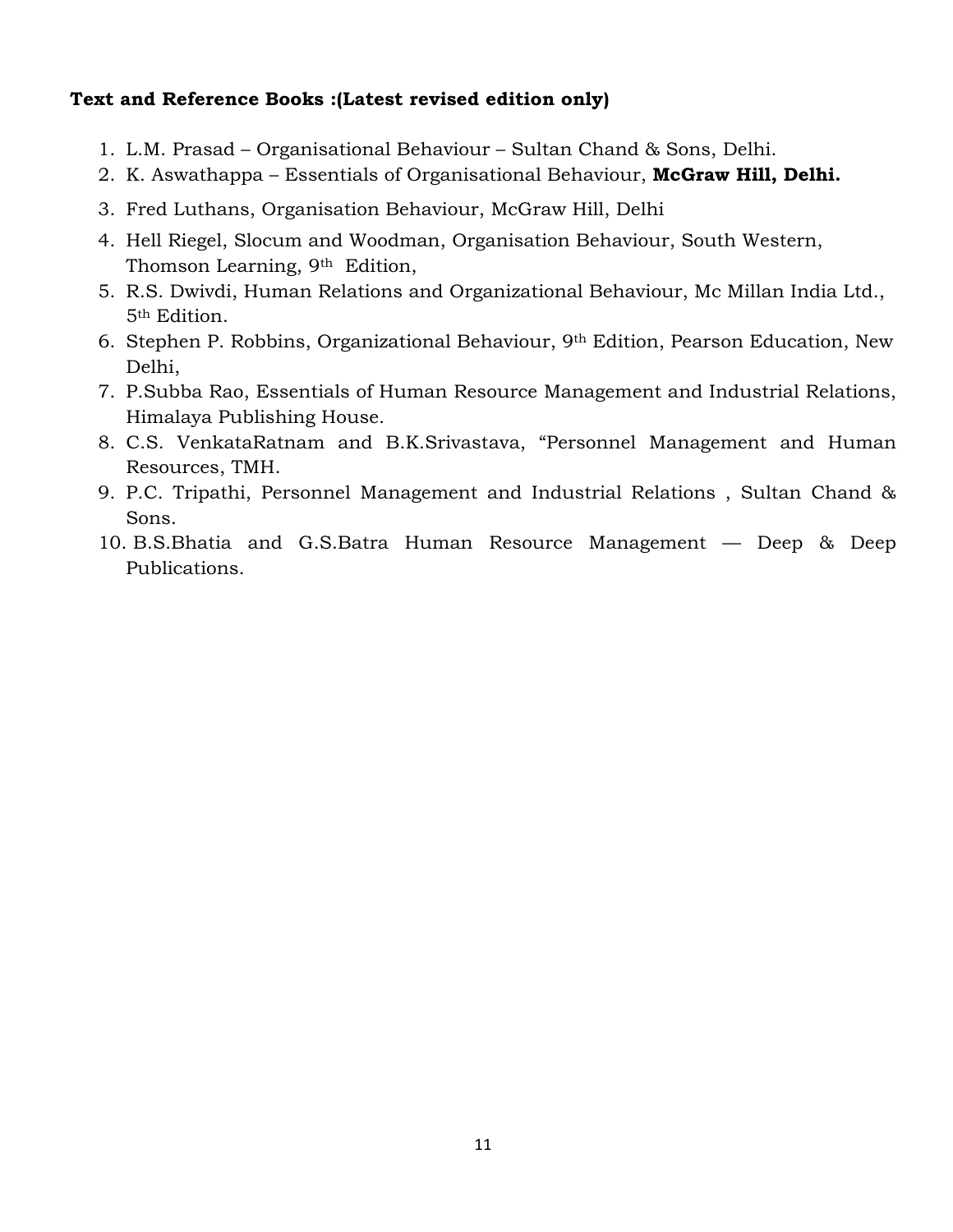### **CORE COURSE V QUANTITATIVE TECHINIQUES FOR BUSINESS DECISIONS**

## **Objective : To acquaint the students with the Statistical tools and techniques for managerial decisions.**

## **Unit I**:

 Meaning of Quantitative Techniques – Role of Quantitative Techniques – Advantages and Limitations of Quantitative Techniques – Correlation Analysis – Simple – Partial and Multiple–Regression Analysis – Time Series.

### **Unit II:**

 Probability – Problems applying Additional and Multiplication Theorem – Mathematical Expectations – Theoretical Distributions – Binomial – Poisson – Normal Distribution.

### **Unit III:**

Significance Tests in Small Samples ( t test) – Testing the significance of the mean of a random sample – Testing difference between means of two samples (Independent and Dependent Samples) – Chi-square test- Analysis of Variance (One way and two way classification).

### **Unit IV:**

 Linear Programming – Graphical Method – Simplex Method – Transportation Problems – Initial Basic Feasible Solution - Modi Method – Assignment Problems.

### **Unit V:**

 Interpolation and Extrapolation – Methods of Interpolation – Binomial Expansion Method – Newton's Method – Lagrange's Method – Parabolic Curve Method – Extrapolation – Vital Statistics – Life Tables.

## *Problem : 50 Marks ; Theory 25 Marks*

## *\*EQUAL IMPORTANCE TO BE GIVEN TO ALL UNITS*

- 1. S.P. Gupta, Statistical Methods Sultan Chand & Sons, New Delhi 600 002.
- 2. S. Gurusamy,Operations Research, Vijay Nicole Imprints Pvt. Ltd, Chennai.
- 3. D. Joseph Anbarasu,Business Statistics –Vijay Nicole Imprints Pvt. Ltd., Chennai.
- 4. C.R.Kothari, Quantitative Techniques –Vikas Publishing House, New Delhi.
- 5. Levin, Richard I. and David S Rubin: Statistics for Management, Prentice Hall, Delhi.
- 6. Hooda, R.P: Statistics for Business and Economics, Macmilla 3rd edition, New Delhi.
- 7. Hein, L.W: Quantitative Approach to Managerial Decisions, Prentice Hall, Delhi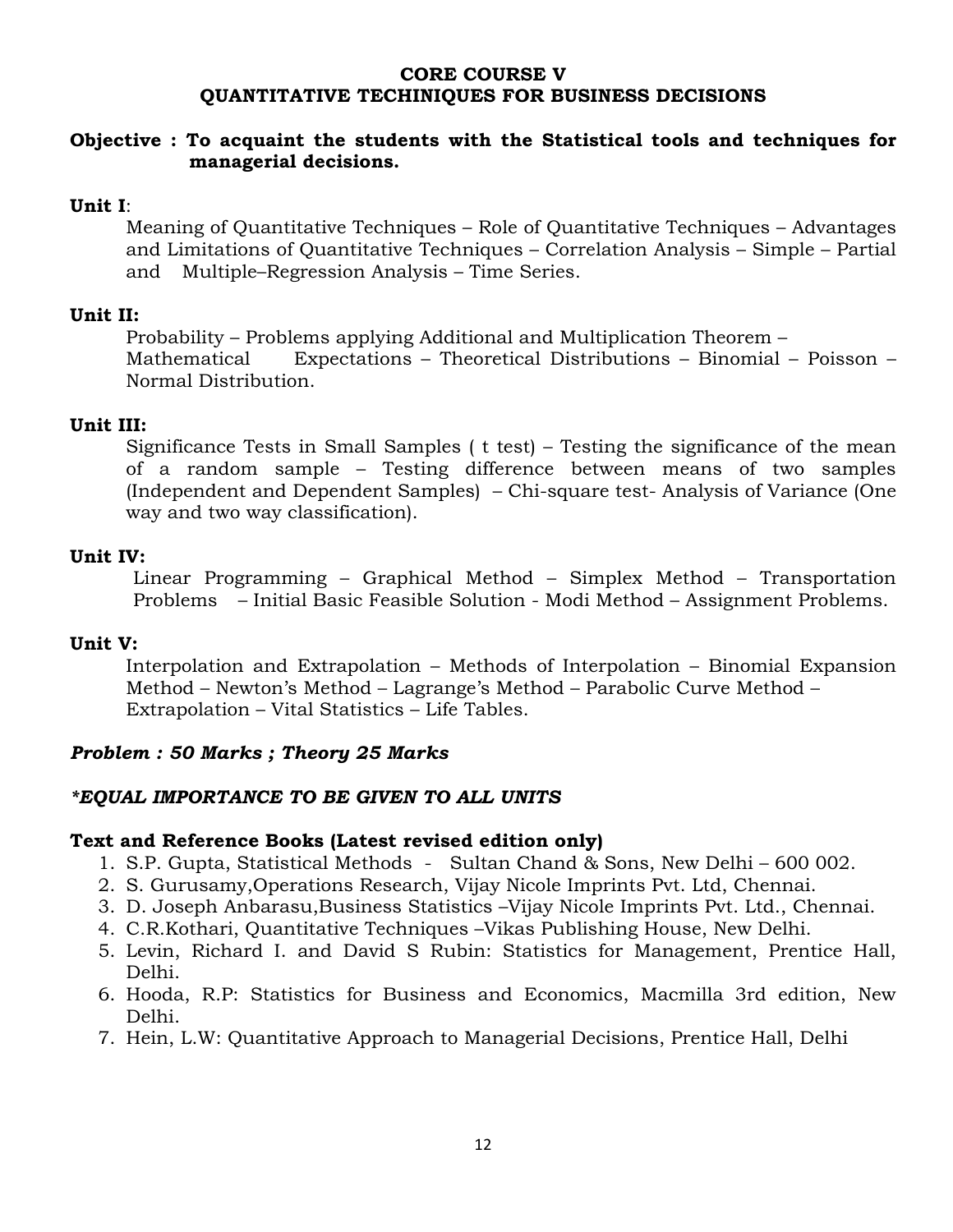### **CORE COURSE VI OFFICE PROGRAMMING**

**Objective :** To understand the theory as well as practical knowledge of MS-Word, MS-PowerPoint and MS-Excel.

*Internal Assessment: Theory – 15 Marks; Practical – 10 Marks University Examinations : Theory- 45 Marks ; Practical - 30 Marks. Examination Duration : Theory 2 Hours ; Practical 2 Hours*

## **(Theory & Practical) (Theory 45 Marks)**

## **UNIT – I**

Introduction to Computers – Classification – Generation – Memory Units – Auxiliary Storage Devices – Areas of Computers – Input and Output devices.

MS-Word : Working with Menus – File, Edit, View, Insert, Format, Tools and Tables - Find and Replace - Header and Footer – Spelling and Grammar.

## **UNIT – II**

Introduction to Spreadsheets – Entering data's in Worksheet – Editing and Formating worksheets - Formula bars – Types of Charts and Diagrams – Functions in Excel – Auto controlling – Protect sheet.

## **UNIT – III**

MS- Powerpoint – Adding and Formatting text - Insert pictures – Slide design - Slide Layout – Background – Insert Pictures, Clip Art and Diagrams – Movie and Sounds – Custom Animation.

## **(PRACTICAL – 30 Marks)**

# **UNIT – IV**

Preparation of Word Document - Paragraph Alignment – Page setup – Preparation of Business letter – Preparation of Bio-data – Mail merge – Page columns – Creation of Tables.

## **UNIT – V**

MS- Excel – Mark Statement Preparation – Electricity Bill Preparation – Pay bill preparation – Creating Charts.

MS-Powerpoint – Slide Preparation – Background colour settings – Insert pictures – Slide Number – Slide Design – Custom Animation – Draw Table.

- 1. Stephen L. Nelson and Peter by Complete Reference of MS-Office, OSBORNE MCGRAW HILL.U.S.A
- 2. Ran Mansfield by Working in MS Office,Tata McGraw Hill, New Delhi.
- 3. Krishnan.Nby Windows and MS-office 2000 with database concepts,Scitech Publications, Chennai.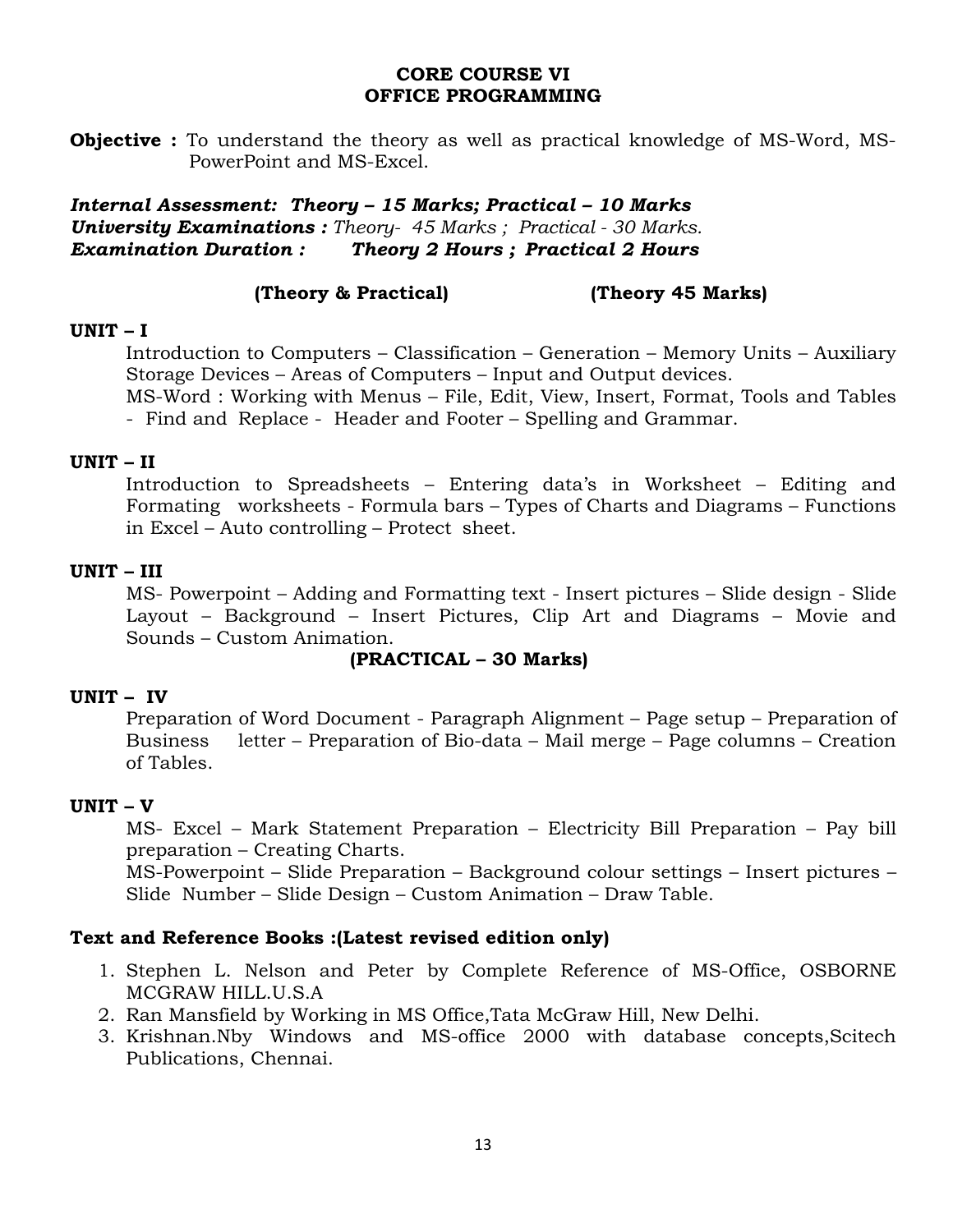# **CORE COURSE – VII ORACLE AND RDBMS**

# **Objective: To understand the theory and to gain practical knowledge about Oracle and RDBMS**

## **UNIT –I**

 Database concepts : A relational approach – Database management Systems(DBMS) – RDBMS – Integrity rules – Theoretical Relational Languages – Database Design: Data Modeling and Normalisation.

# **UNIT –II**

 Oracle 8: An overview- Personal Databases – Client/server Databases- Table creation & modification : Data types – constraints – creating an oracle Table – Working with tables - Data Management and retrieval.

## **UNIT – III**

 Multiple Tables: Join – Set operators – Sub-Query – Advanced Features : Objects , Transactions and Control – Views- Sequences – Synonyms – Index – controlling Access – Object privileges.

## **UNIT – IV**

 PL/SQL : Programming Language Basic – History of PL/SQL – Fundamentals – Data types – Variable Declaration – SQL and Control Structures.

## **UNIT – V**

Cursors and Exceptions – Procedures, Functions and Packages.

- 1. Nilesh Shah, "Database Systems Using Oracle" , Prentice Hall of India private Ltd.
- 2. Raghu Ramakrishnan & Johannes Gehrke, "Database management systems" , McGraw – Hill – Editions.
- 3. Abraham silberschatz Henry F.KorthS.Sudarshan, "Database system concepts". McGraw – Hill – Editions.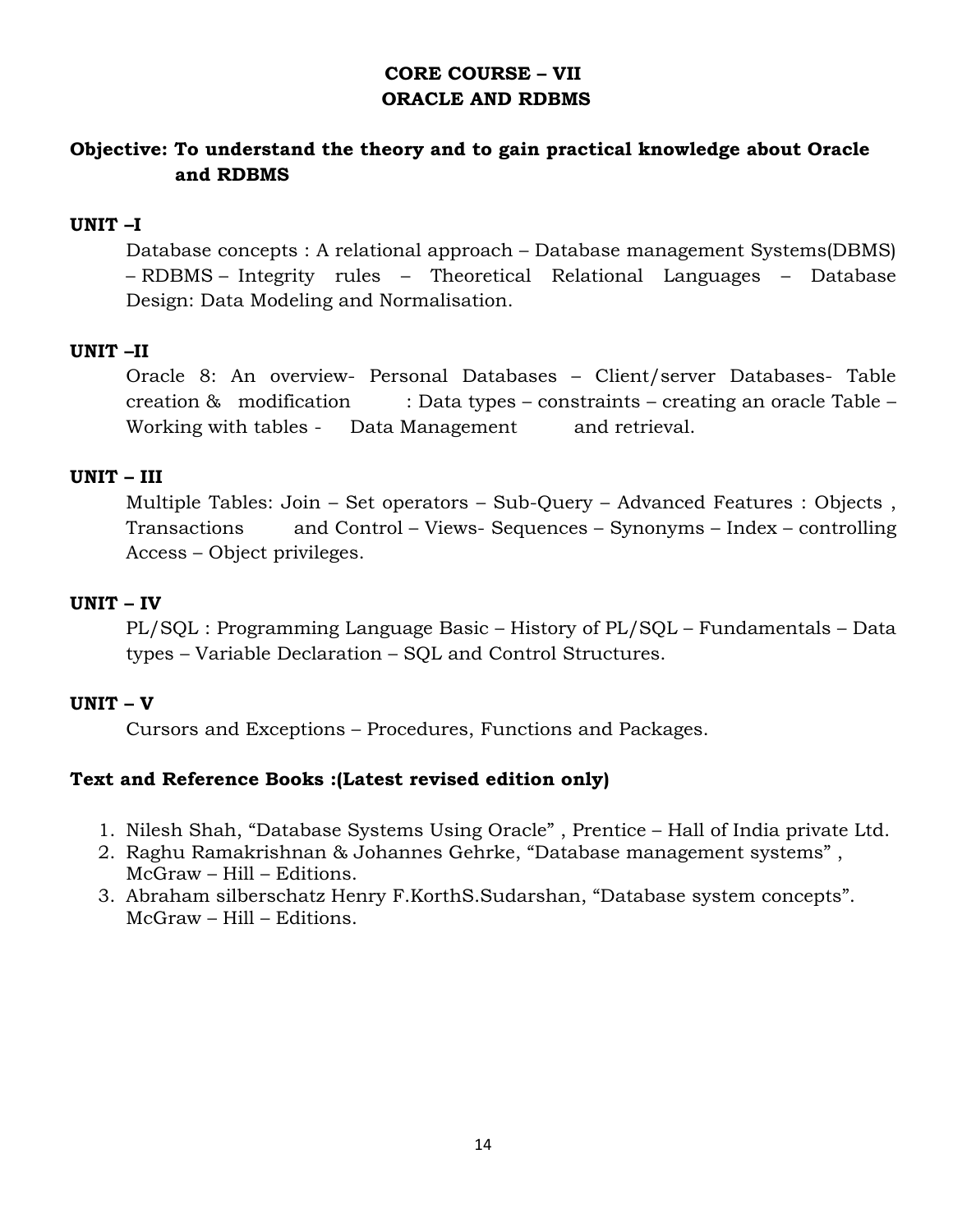# **CORE COURSE VIII COST & MANAGEMENT ACCOUNTING**

**Objective:** To make the students understand the techniques and tools of Cost & Management Accounting for decision making.

### **Unit :I**

Cost Accounting – Meaning – Objectives – Nature and Scope – Methods – Techniques of Costing – Classification and Coding of Costs – Inventory Control – Stock levels – Inventory Systems – Methods of pricing material issues.

### **Unit: II**

Labour Costs – Direct and Indirect – Importance – Labour Remuneration method. Overheads – Importance – allocation and apportionment of overheads – Overhead cost control – Absorption costing – Activity Based Costing.

### **Unit : III**

Contract Costing – Meaning – Features – Fully Completed Contract – Incomplete Contract – Cost Plus Contracts - Process Costing – Procedure Involved in Process Costing – Inter Process Profit – Joint Products and By Products.

### **Unit :IV**

Management Accounting – Meaning – Nature and Scope – Functions – Tools & Techniques. Distinction between Cost and Management Accounting – Relationship between Cost and Management Accounting. Ratio Analysis – Meaning – Advantages – Limitations – Classification of Ratios.

### **Unit :V**

Budgetary Control – Classification of Budgets - Marginal Costing – Break Even Analysis – Cost Volume Profit Analysis - Standard Costing and Variance Analysis.

## (**Theory : 25 Marks Problem:50 Marks)**

- 1. R.K.Sharma& Shashi K.Gupta, "Management Accounting", Kalyani Publisher, New Delhi.
- 2. S.N.Maheswari, " Management Accounting", Vikas Publications, New Delhi.
- 3. T.S. Reddy & Y. Hari Prasad Reddy, "Management Accounting", Margham Publication, Chennai.
- 4. S.P.Jain& K.L. Narang, "Cost and Management Accounting", Kalyani Publishers, New Delhi.
- 5. M.N.Arora, "Cost and Management Accounting", 8th Edition, Vikas Publishing House (p) Ltd, Chennai.
- 6. Hilton, Mahar and selto, "Cost Management", 2nd Edition, Tata McGraw-Hill Publishing Company Ltd, New Delhi.
- 7. B.M. Lall Nigam and I.C. Jain, " Cost Accounting", Prentice Hall of India (P) Ltd, New Delhi.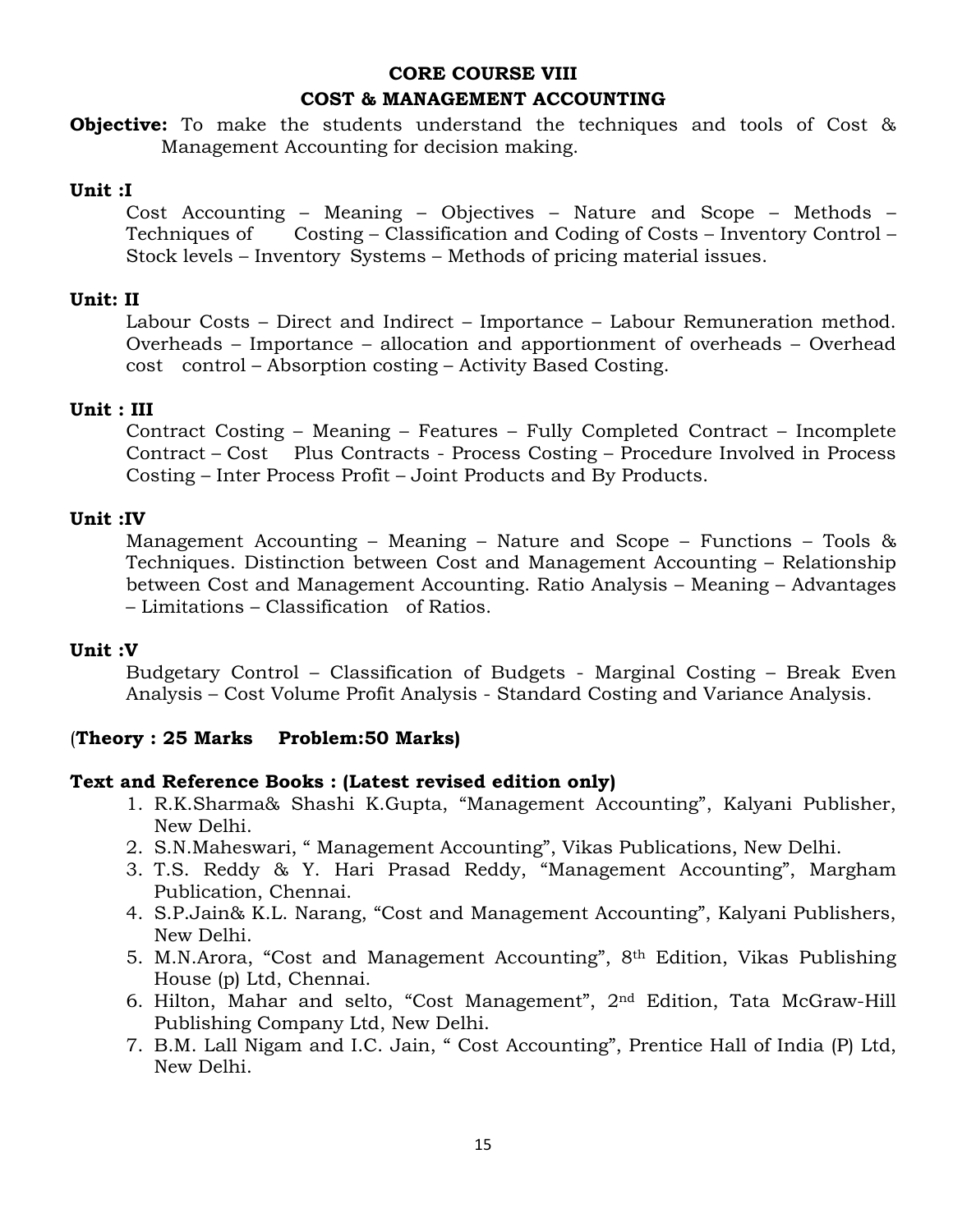# **ELECTIVE COURSE – II (A) E- BANKING**

**Objective** : To make the students to understand the e-banking transactions.

## **Unit I**

 Networking of computers – Types – LAN – WAN – Internet and Intra net – E-mail .net banking services.

# **Unit II**

 Electronic payment system : Automatic teller machine merits and demerits – installation and security aspects of ATM, MICR equipment – precautions in handling MICR instrument – benefits and limitations.

# **Unit III**

 e-cash : features – benefits of e-cash – limitations of electronic data interchange – electronic fund transfer credit card – debit card – payment through bank network – payment by smart card –electronic pass book – home banking.

## **Unit IV**

 Electronic clearing services – SWIFT – types of message in SWIFT (society for worldwide interbank financial telecommunication) – message format in SWIFT – bank information code – message flow in SWIFT system – advantages and structure of SWIFT.

# **Unit V**

 E-Banking challenges and opportunities – services offered through e-banking – strengths of e-banking – weakness of e-banking – opportunities –threats of e-banking.

- 1. R.V. Kulkarni Knowledge based system in banking sector , New Century Publications, Chennai.
- 2. Computer Application in Business and, Commerce and Banking R.S. Viramani.
- 3. Computer Application in Business R.Parameswaran.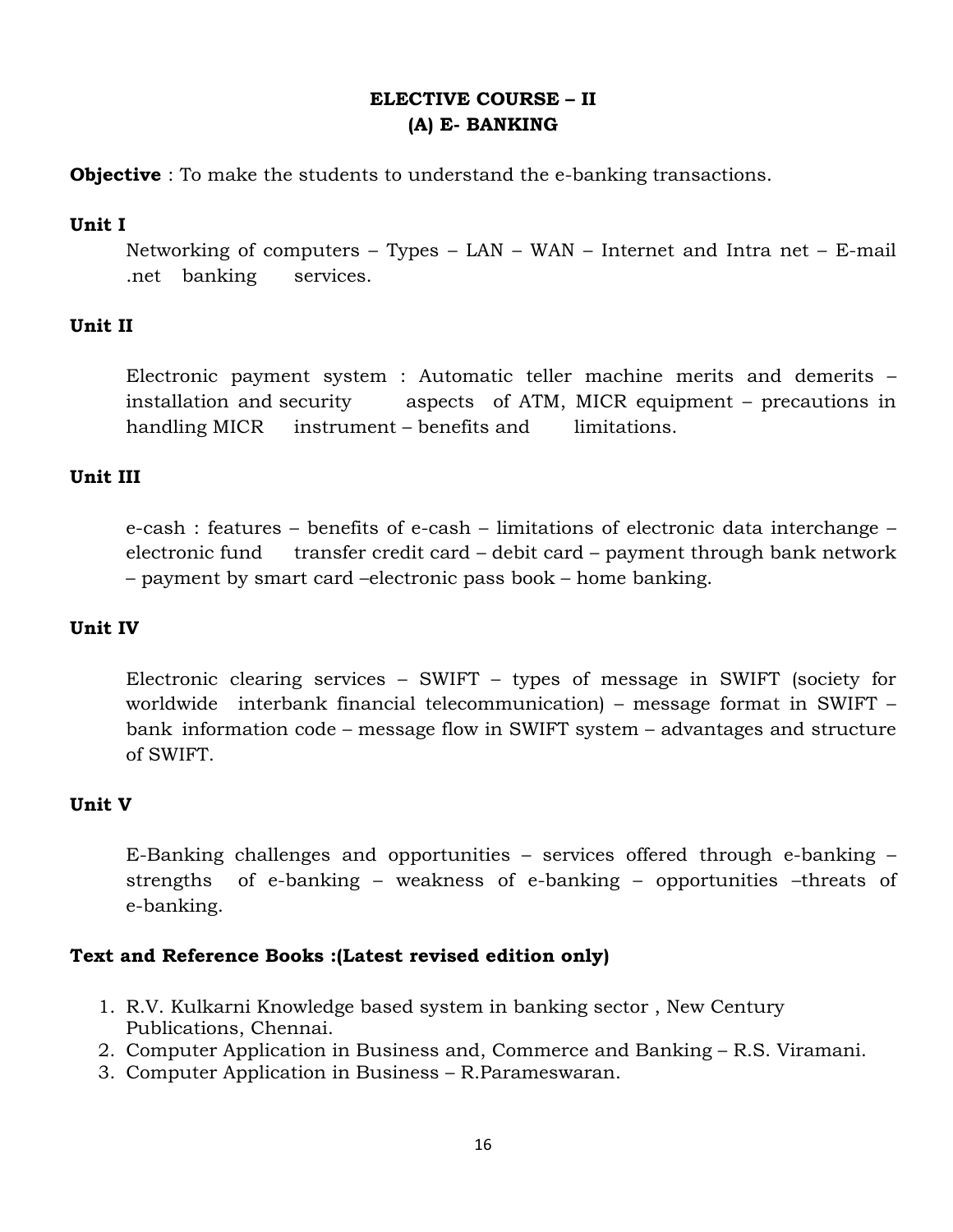## **ELECTIVE COURSE – II (**B) **ADVANCED MANAGERIAL COMMUNICATION**

# **Objective : To impart knowledge on the theory of communication and to educate the communication technique to be used in orgnisations.**

## **UNIT – I**

 Communication and Management - Concept of Management – Evaluation and Growth - Functions – Principles - Objectives – Communication as Management Tool, as a Process- as a Social Process. Exploring the Nature of Human Communication Process - Oral Communication - Written Communication - Filtering and Distortion of Message - Perception of Interpersonal Communication**.** 

### **UNIT-II**

 Communication Process and Organization - Self Confidence - Essentials for Effective Communication - Barriers – Measures to Overcome Barriers. Group Communication Net Work- Wheel Pattern - Y-Pattern- Chain Pattern- Cycle Pattern and Free Flow pattern.

### **UNIT-III**

 Non Verbal Communication- Introduction, Kinesics, Para-language, Proxemics, Signals. Listening- Importance, Process- Types - Barriers to Effective Listening- Steps in Better Listening.

### **UNIT-IV**

 Business Correspondence – Importance - Functions-Characteristics - Structure of Business Letters - Common Errors in Letter Writing. All types of Business Letters.

### **UNIT-V**

 Group Communication – Group and Team Interactions - Team Briefing – Introduction – Process – Sample - Benefits- Format-Pre-requisites for Successful Briefing- Internal Communication – Memos /Circulars / Notes. Company Meetings – Agenda - Minutes.

- 1. Media & Communication Management, Dr. C.S. Raydu
- 2. Organizational Mcommunication, Wofford, E. Gerloff
- 3. Process Of Communication, Berlo, David
- 4. Managerial Communication, Iillico, T. Michael
- 5. Business Communication, Sunder &Kamaraj
- 6. Business Communication, Ramachandran K.K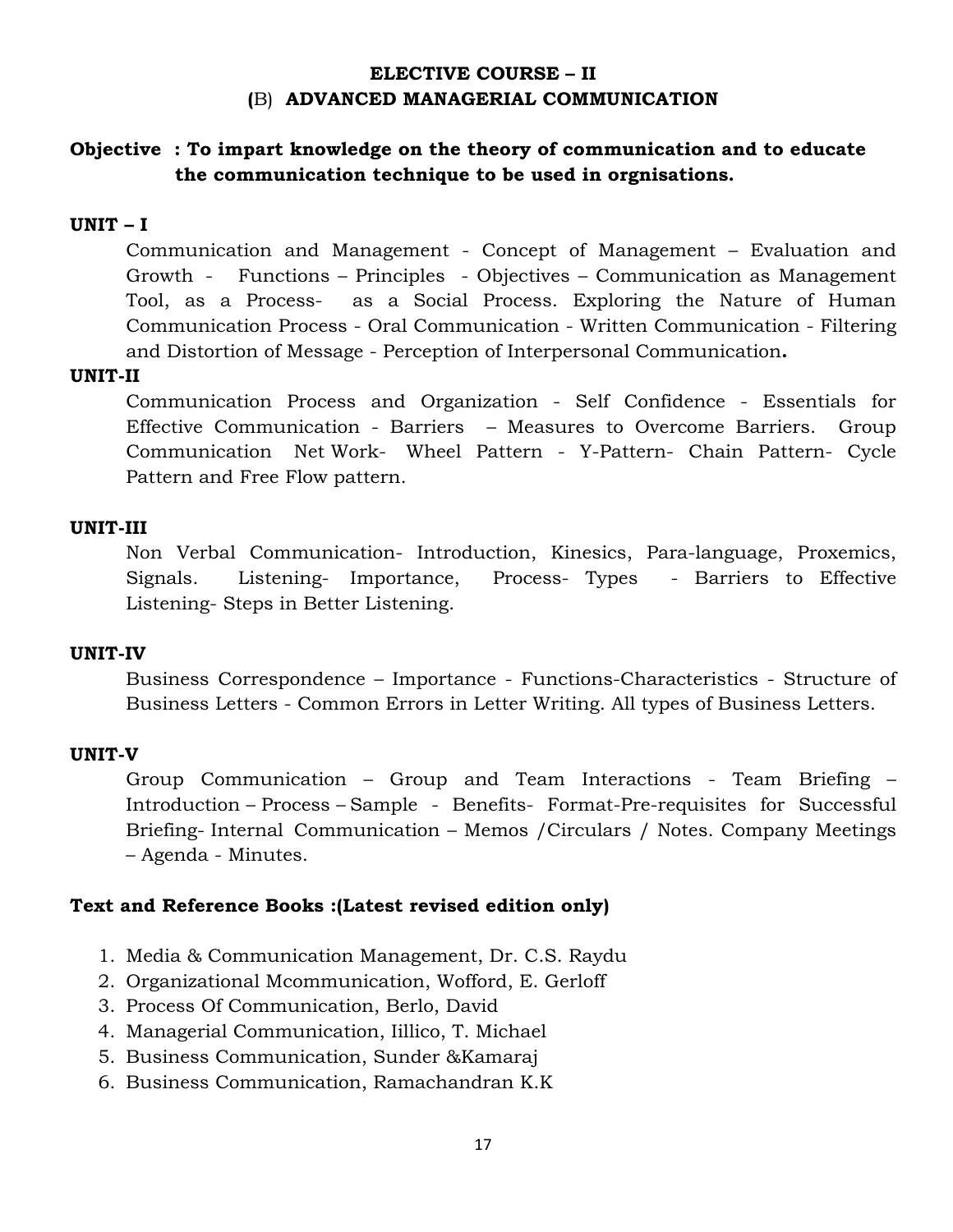## **CORE COURSE – IX (CC) RESEARCH METHODOLOGY (Theory only)**

## **Objective : To make the students understand the research process and the methods of presenting report**

### **UNIT – I**

 Research in Management: An Introduction – Definition, meaning and nature – Scope and objects of Research. Types of Research : Experimental Research – Survey Research – Case Study methods – Ex Post Facto Research.

### **UNIT – II**

 Research Design – Defining Research Problem and Formulation of Hypothesis – Experimental Designs.

#### **UNIT – III**

 Research Process – Steps in the process of Research, Data Collection and Measurement: Sources of Secondary data – Methods of Primary data collection – Questionnaire construction - Attitude measurement and Scales – Sampling and Sampling Designs – Pilot Study & Pretesting

#### **UNIT – IV**

 Data presentation and Analysis – Data Processing – Methods of Statistical analysis and interpretation of Data – Testing of Hypothesis and theory of inference

### **UNIT – V**

 Report writing and presentation –steps in Report writing – Substance of Reports – Formats of Reports – Presentation of a Report.

### **Books For Reference:**

- 1. V.P.Michael : Research Methodology in Management, Kitib Mohan Publications, Alahabad.
- 2. C.R.Kothari : Research Methodology, Wiley Eastern Ltd, New Delhi
- 3. P.Saravanavel, Research Methodology, Kitab Mahal, Alahabad.
- 4. O.R. Krishnaswami : Methodology of Research in Social Science
- 5. D.Amarchend : Research Methods in Commerce.
- 6. R Prabhu & T Raju Research Methodology in Business, Vijay Nicole Imprints Pvt. Ltd., Chennai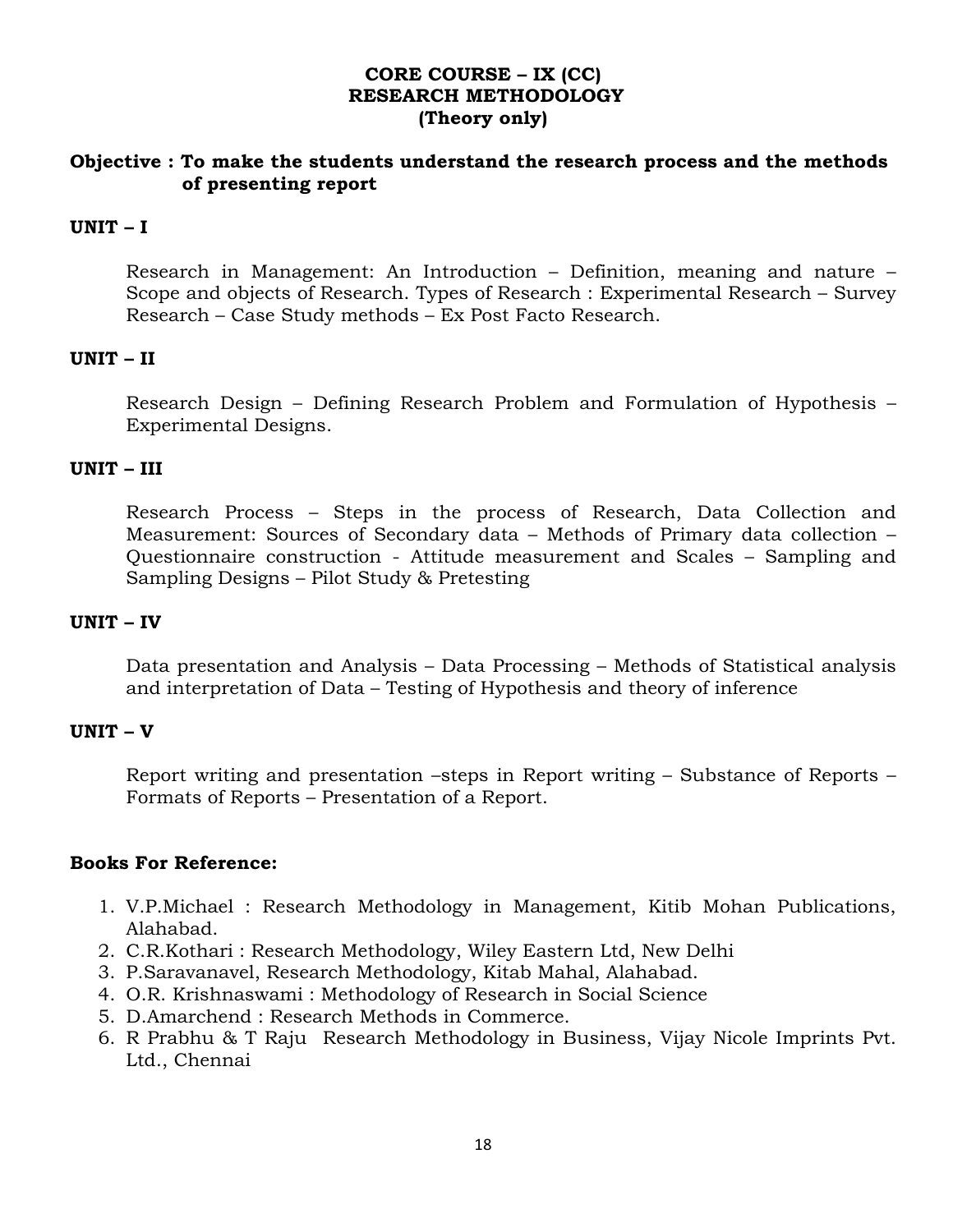## **CORE COURSE – X (CC) ADVANCED CORPORATE ACCOUNTING**

## **Objective : To gain detailed accounting knowledge of various companies**

## **UNIT – I**

Valuation of Goodwill and Shares – Liquidation.

## **UNIT –II**

 Amalgamation by merger and Amalgamation by purchases - External Reconstruction of Companies and alteration of Share Capital .

## **UNIT – III**

 Holding Company Accounts (including inter company holdings) Bank Accounts – NPA – Classification of investments.

## **UNIT – IV**

Insurance Company Accounts – Double Account System.

## **UNIT –V**

 Human Resource Accounting – Definition, Objectives, Valuation Methods – Advantages – Accounting Standards, with reference to depreciation, inventory valuation. (Theory only) - Inflation Accounting - (Theory only).

# **(Theory 25 Marks; Problems- 50 Marks).**

BOOKS FOR REFERENCE:

- 1. M.C.Shukla, T.S.Grewall & S.C.Gupta Advanced Accountancy II
- 2. S.P.Jain and K.L. Narang Advanced Accountancy
- 3. Dr R Palaniappan & Dr N Hariharan, Corporate Accounting, Vijay Nicole Imprints Pvt. Ltd., Chennai
- 4. R.L.Gupta and M.L.Radhaswamy Advanced Accountancy
- 5. Mukherjee and Hanif Modern Accountancy II
- 6. Reddy & Murthy Advanced Accounts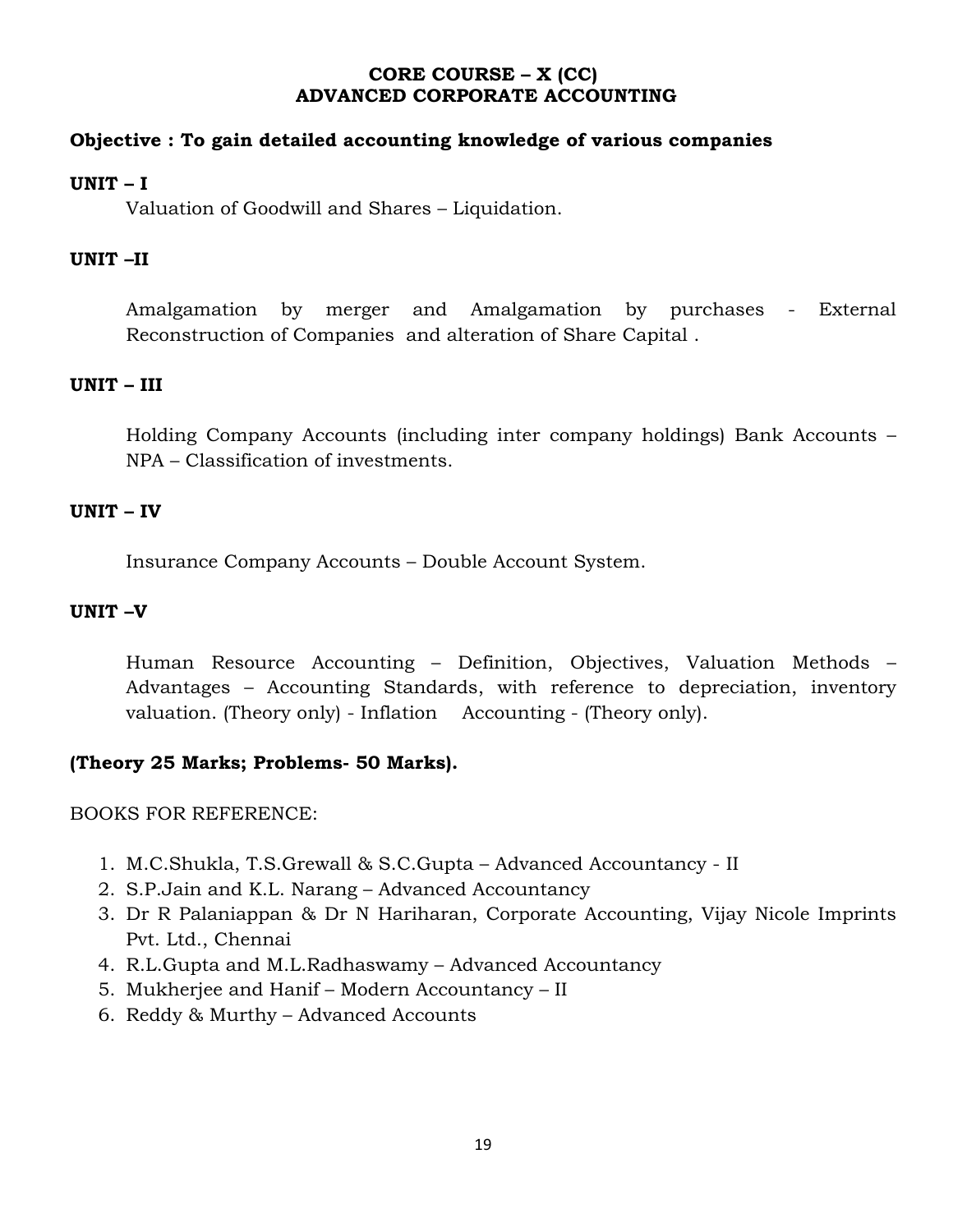# **CORE COURSE – XI (CC) DATA BASE AND DESK TOP PUBLICATION**

### **(THEORY & PRACTICAL)**

#### **Objective : To gain knowledge about the importance of Data base**

*Internal Assessment: Theory – 15 Marks; Practical – 10 Marks University Examinations : Theory- 45 Marks ; Practical - 30 Marks. Examination Duration : Theory 2 Hours ; Practical 2 Hours* **(Theory & Practical) (Theory 45 Marks)**

#### **UNIT I**

 Database – importance of Database – MS Access – MS Access – Introduction – Parts of Access Window, Creating a Database, Relationships, Creating Table through Design view – Relationship – Query – Form – Reports.

#### **UNIT II**

 Importance of Desktop publishing – Page Maker – DTP – Menu – File, Edit, Utilities, Layout, Story, Type, Element, Window, Help – Working with Page Column – Indent.

### **UNIT III**

 Importance of Photo creation and editing – Photoshop – The Photoshop Screen – Using the Toolbox – Document and Scratch Sizes – The Info Palettee – Saving and loading custom settings – Opening and saving files – Images – Layers – Channels and Mask – Colour Correction Techniques – Animation.

Practical – (30 marks)

### **UNIT IV**

 Access – Creation of Database – Creation of relationships – Creating tables through design view – Database for salary, mark sheet, inventory, Form creation.

#### **UNIT V**

 Creating files – Photoshop – Saving and loading custom settings – Creating new file – Use of painting tools – Copying and pasting selections – Moving selections – Grow and Similar command – Editing Points – Use of Colour Balance Dialogue box.

### **Books for Reference:**

- 1. Photoshop 6 in easy steps Robert Shufflebotham, Dreamtech Press.
- 2. Page Maker 6.5 Vishnu Priya Singh, Meenakshi Singh, Asian Publications Limited.
- 3. MS Office 2000 (Access only), Sanjay Sexana, Vikas Publishing House.
- 4. Computer Applications in Business, (Access only) Srinivasa Vallabhan, Sultan Chand & Sons, New Delhi.
- 5. Desk Top Publishing, SK Yadava, Yatin Publishers, Delhi.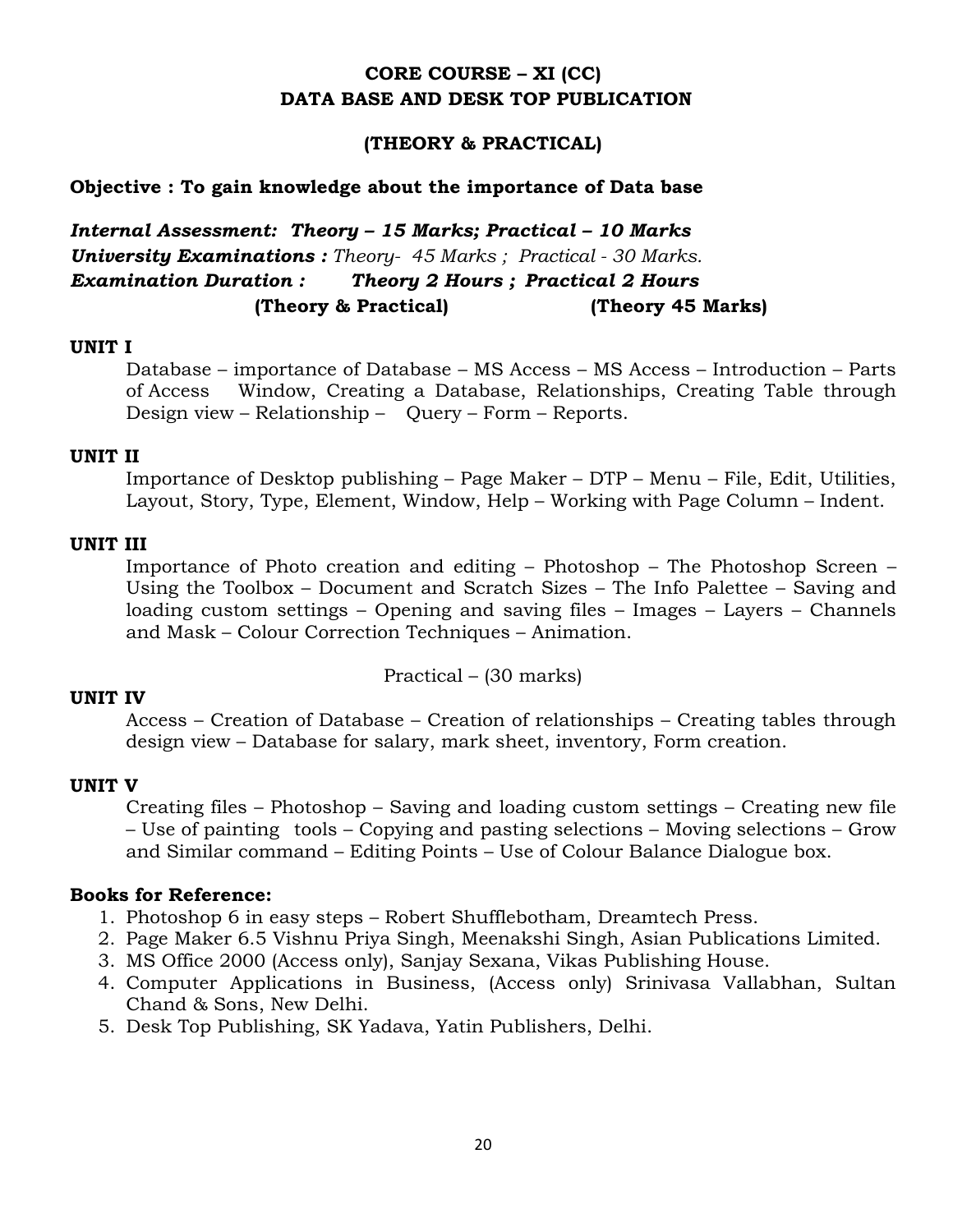#### **CORE COURSE – XII (CC) PROGRAMMING IN C++**

#### **(THEORY & PRACTICAL)**

#### **Objective : To gain knowledge about C++ programming**

*Internal Assessment: Theory – 15 Marks; Practical – 10 Marks University Examinations : Theory- 45 Marks ; Practical - 30 Marks. Examination Duration : Theory 2 Hours ; Practical 2 Hours*

#### **(Theory & Practical) (Theory 45 Marks)**

#### **UNIT I**

 C++ Language – Features – Character Sets – Identifiers – Reserved Words – Concept of Data Types – Qualifiers – Specifiers – constant – Escape sequences – C++ Program structure - Type of Operators – Arithmetic – Relational – Logical – Bitwise – Assignment – Type conversion – Operator precedence and associativity - Simple Input / Output Facilities – Header Files.

#### **Unit II**

Control constructs – If – else – nested if – do while – while – nested loops – break statement – continue, switch case – storage classes – Arrays – Pointers – Structure – Union – Files - Programs using control constructs, arrays, pointers, Structures.

### **Unit III**

Object Oriented Programming Principles ; Object - Classes - Operator Overloading - Function Overloading - Inheritance - Polymorphism - Functions – Formatted I/O functions – Writing C++ Simple Program

#### **Practical - 30**

#### **Unit IV**

 Program to print pay bills - Result processing – Electricity bill preparation - Telephone bill preparation – Bank Transactions; Income Tax Calculations – Admission list preparation; Driving License Application – Medical Diagnosis.

#### **Unit V**

 Calculation of simple interest and compound interest – Reverse a String & Integer - Property Tax Calculation – Profit and Loss Account; Balance Sheet.

#### **Book for Study :**

Programming in C++ – Balagurusamy.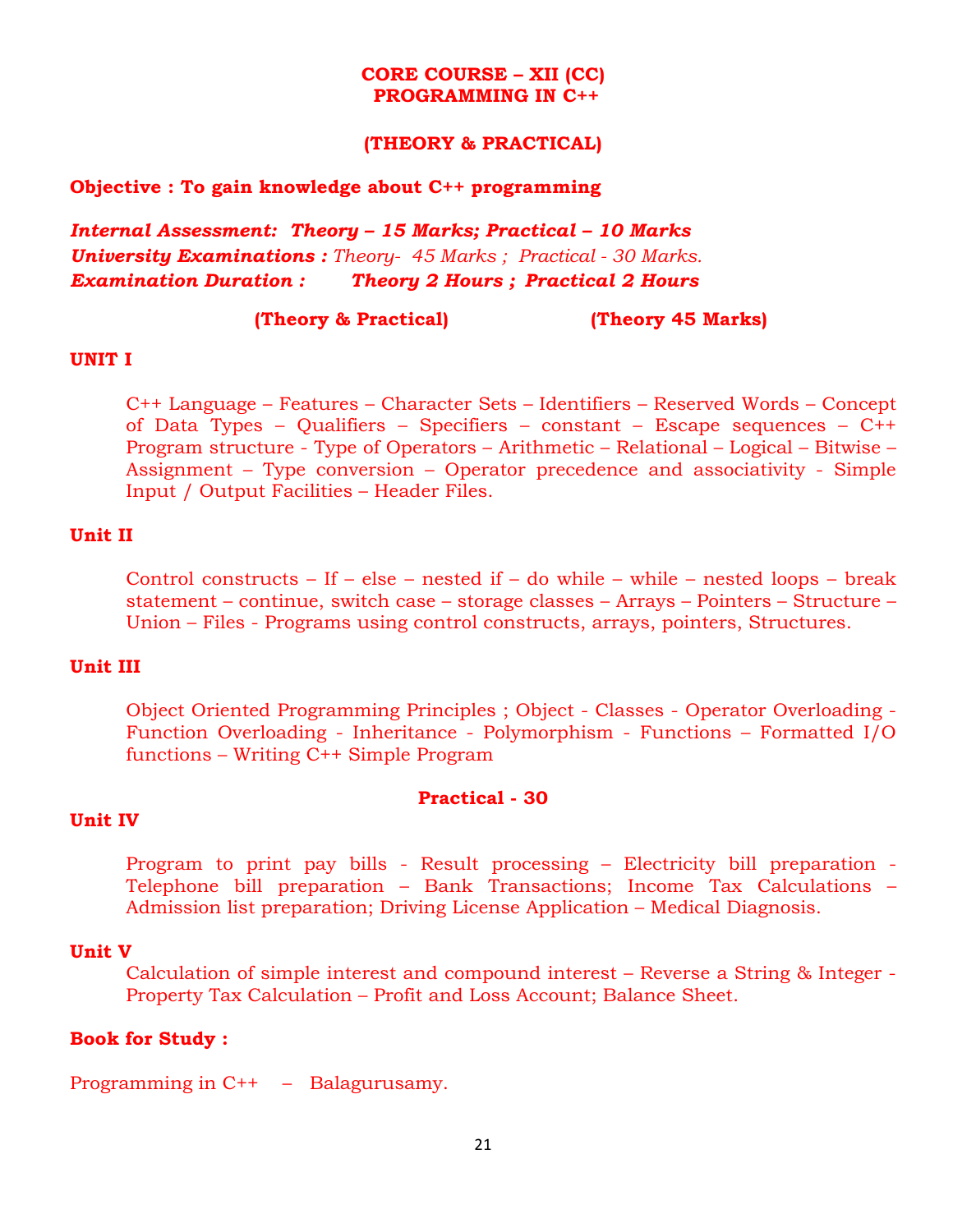### **ELECTIVE COURSE – III (EC)**

### **A) MANAGEMENT CONCEPTS**

# **Objective : To impart knowledge on the concepts of management principles and to educate and understand the human behaviour & relations in organisations.**

### **(Theory only)**

### **Unit- I**

 Management – Meaning – Nature of Management - Management and Administration - Function of Management- Levels of Management - Evaluation of Management Thoughts- F.W. Taylor - Hendry Fayol - Elton Mayo, Hendry Gantt- Oliver Sheldon. Scientific Management – Hawthorne Experiments.

### **Unit- II**

 Planning- Meaning – Importance – Nature – Advantages And Limitations of Planning. Process of Planning - Kinds of Planning - Planning Premises – Making Planning Effective. Planning and Decision Making

### **Unit- III**

 Organization – Nature and Importance- Principles- Key Elements in Organization Process. Types of Organization- Authority and Responsibility-Centralization and Decentralization- Delegation of Authority - Span of Control – Committees and Informal Organization.

### **Unit- IV**

 Staffing – Selection- Recruitment, Sources of Recruitments, Selection, Selection Procedure, Training-Need and Importance - Types of Training. Direction-Significance – Leadership - Meaning - Types. Coordination - Determinants of Coordination Needs- Coordination Mechanisms- Techniques of Coordination.

### **Unit- V**

 Control – Meaning – Factors - Control Process- Characteristics of an Ideal Control System. Control Devices - Traditional Devices – Budgetary Control Essentials of Budgetary Control - ZBB, Inventory Control - BEp Analysis - Statistical Quality Control Devices -Profit & Loss Control Technique. Modern Control Devices-ROI, PERT, CPM, MIS, Cybernetics, Management Audit.

 Recent Trends and New Perspective in Management –Strategic Alliances, Core Competences, Business Process Reengineering, Total Quality Management, Bench marking.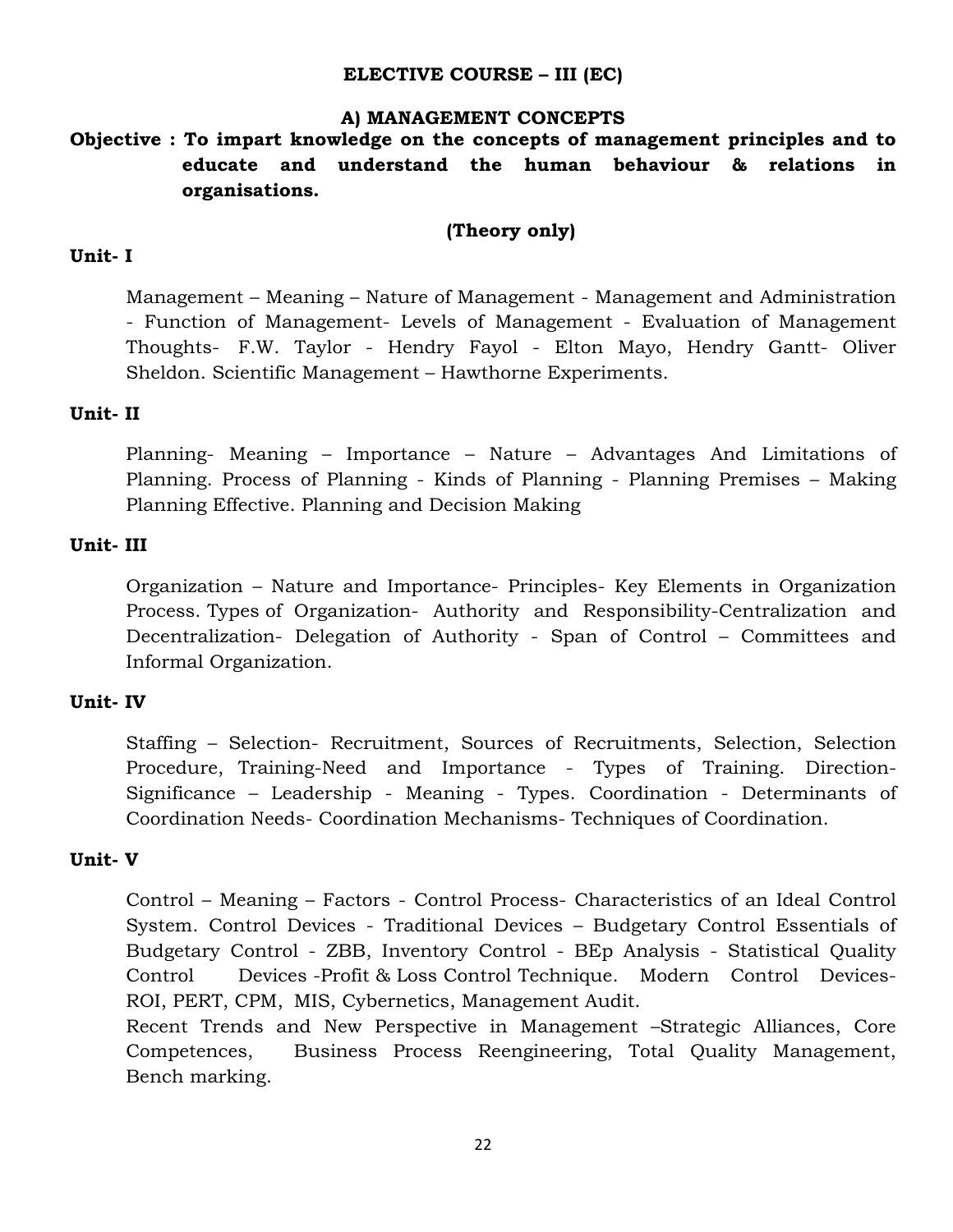- 1. Keith Davis, Human Behaviour at work, Tata Mc Graw Hill, New Delhi.
- 2. Koontz, Harold, Cyril O'Donnell, and Heinz Woihrich; Essentials of Management, Tata McGraw – Hill, New Delhi.
- 3. VSP Rao & V. Hari Krishna, "Management' Excel Pulishers, New Delhi.
- 4. KumkumMacharjee, 'Principles of Management and Organisational Behaviour' TataMcGrawHill, New Delhi.
- 5. Stephen P. Robbins, Marg Coulter NeharisaVohra,"Management" Prentice Hall of Pearson, New Delhi.
- 6. L.M Prasad; Organizational Behaviour, Sultan Chand & Sons, , New Delhi.
- 7. Sukla, Madhukar: Understanding Organisations: Organisation Theory and Practice in India, Prentice Hall, New Delhi.
- 8. Stephen P. Robbins, Organisational Behavior, Prentice Hall, NewDelhi 2005.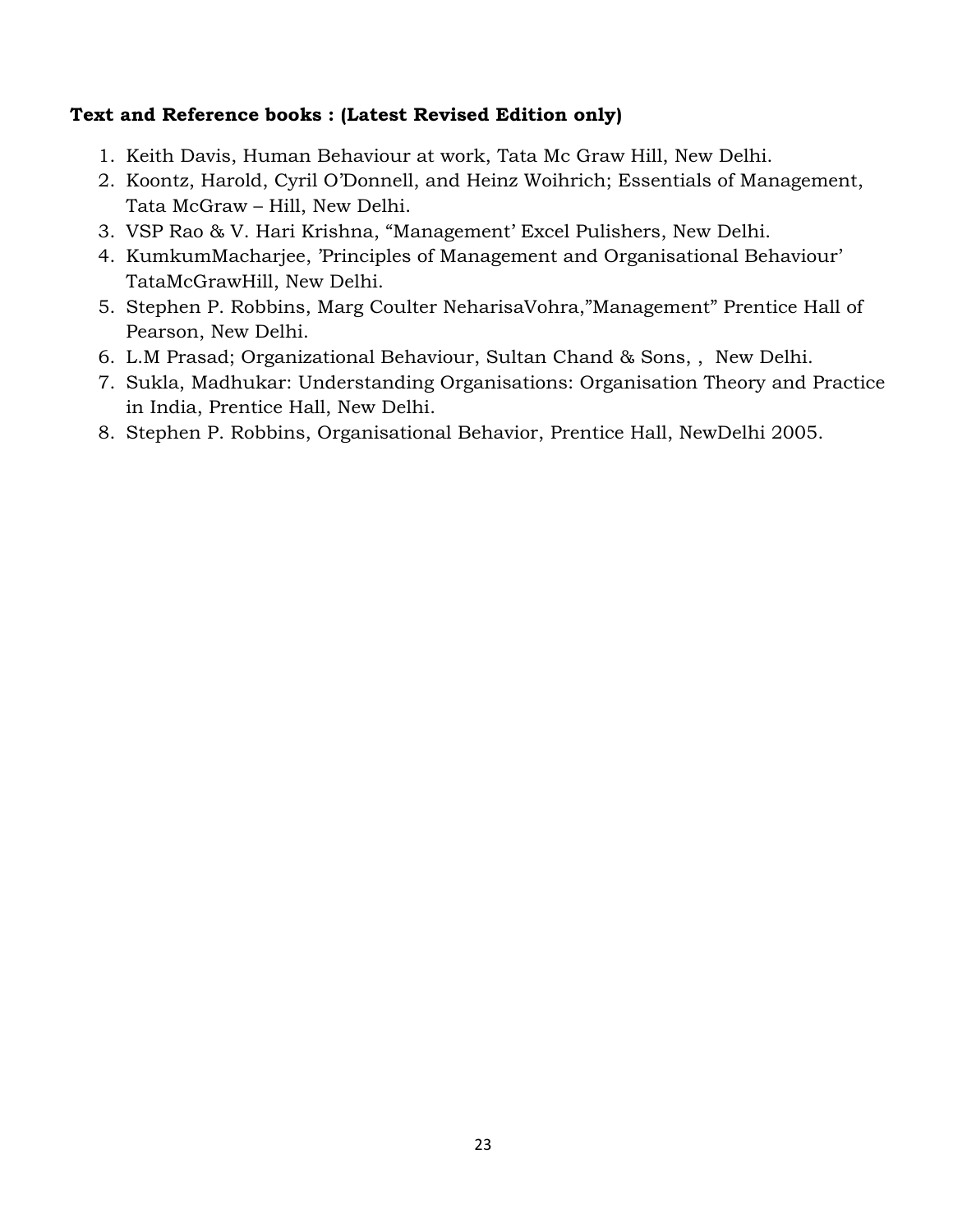# **ELECTIVE COURSE – III (EC) B) CUSTOMER RELATIONSHIP MANAGEMENT Objective : To facilitate students to understand the process and strategy of Customer Relationship Management.**

### **UNIT 1**

 Introduction and Significance of Customer Relationship Management: CRM Emerging Concepts; Need for CRM; CRM Applications; CRM Decisions; The Myth of Customer Satisfaction; CRM Model; Understanding Principles of Customer Relationship; Relationship Building Strategies; Building Customer Relationship Management by Customer Retention; Stages of Retention; Sequences in Retention Process; Understanding Strategies to Prevent Defection and Recover Customers.

### **UNIT 2**

 CRM Process: Introduction and Objectives of a CRM Process; an Insight into CRM and e- CRM/online CRM; The CRM cycle i.e. Assessment Phase; Planning Phase; The Executive Phase; Modules in CRM, 4C's (Elements) of CRM Process; CRM Process for Marketing Organization; CRM Affiliation in Retailing Sector; Key e-CRM features.

### **UNIT 3**

 CRM Architecture: IT Tools in CRM; Data Warehousing Integrating Data from different phases with Data Warehousing Technology; Data Mining: - Learning from Information Using Date Mining Technology like OLAP etc.; Understanding of Data Mining Process; Use of Modeling Tools; Benefits of CRM Architecture in Sales Productivity; Relationship Marketing and Customer Care, CRM Over Internet.

### **UNIT 4**

 CRM Implementation: Choosing the right CRM Solution; Framework for Implementing CRM: a Step- by-Step Process: Five Phases of CRM Projects

### **UNIT 5**

 Development of Customizations; Beta Test and Data Import; Train and Retain; Roll out and System Hand-off; Support, System Optimization and Follow-up; Client/Server CRM Model; Use of CRM in Call Centers using Computer Telephony Integration (CTI); CTI Functionality; Integration of CRM with ERP System. Case Studies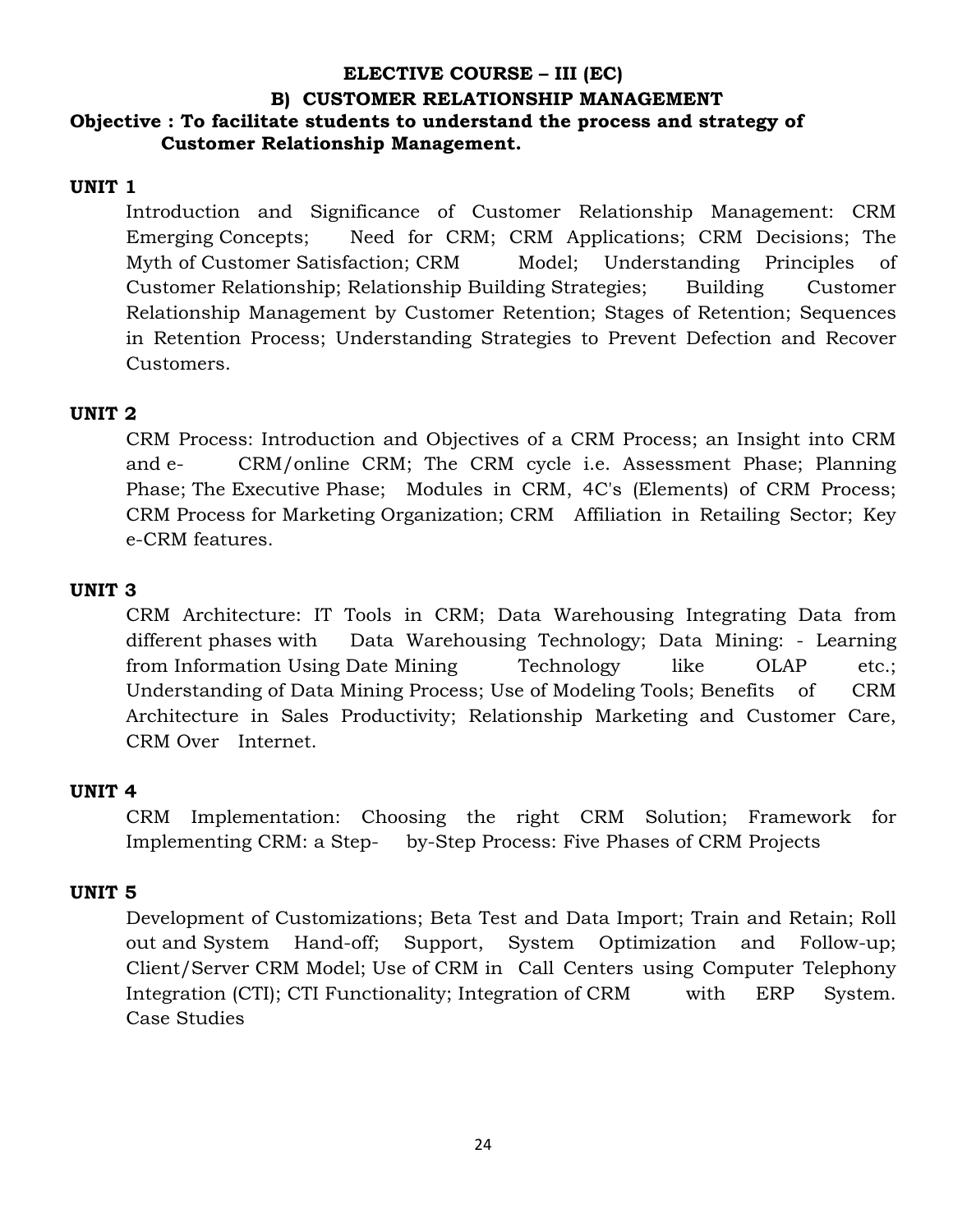## **Books for Reference:**

- 1. Mohammed, H. Peeru and a Sagadevan (2004). Customer Relationship Management. Vikas Publishing House, Delhi.
- 2. Paul Greenberge (2005). CRM-Essential Customer Strategies for the 21st Century. Tata McGraw Hill.
- 3. William, G. Zikmund, Raymund McLeod Jr.; Faye W. Gilbert (2003). Customer Relationships Management. Wiley.
- 4. Alex Berson, Stephen Smith, Kurt Thearling (2004). Building Data Mining Applications for CRM. Tata McGraw Hill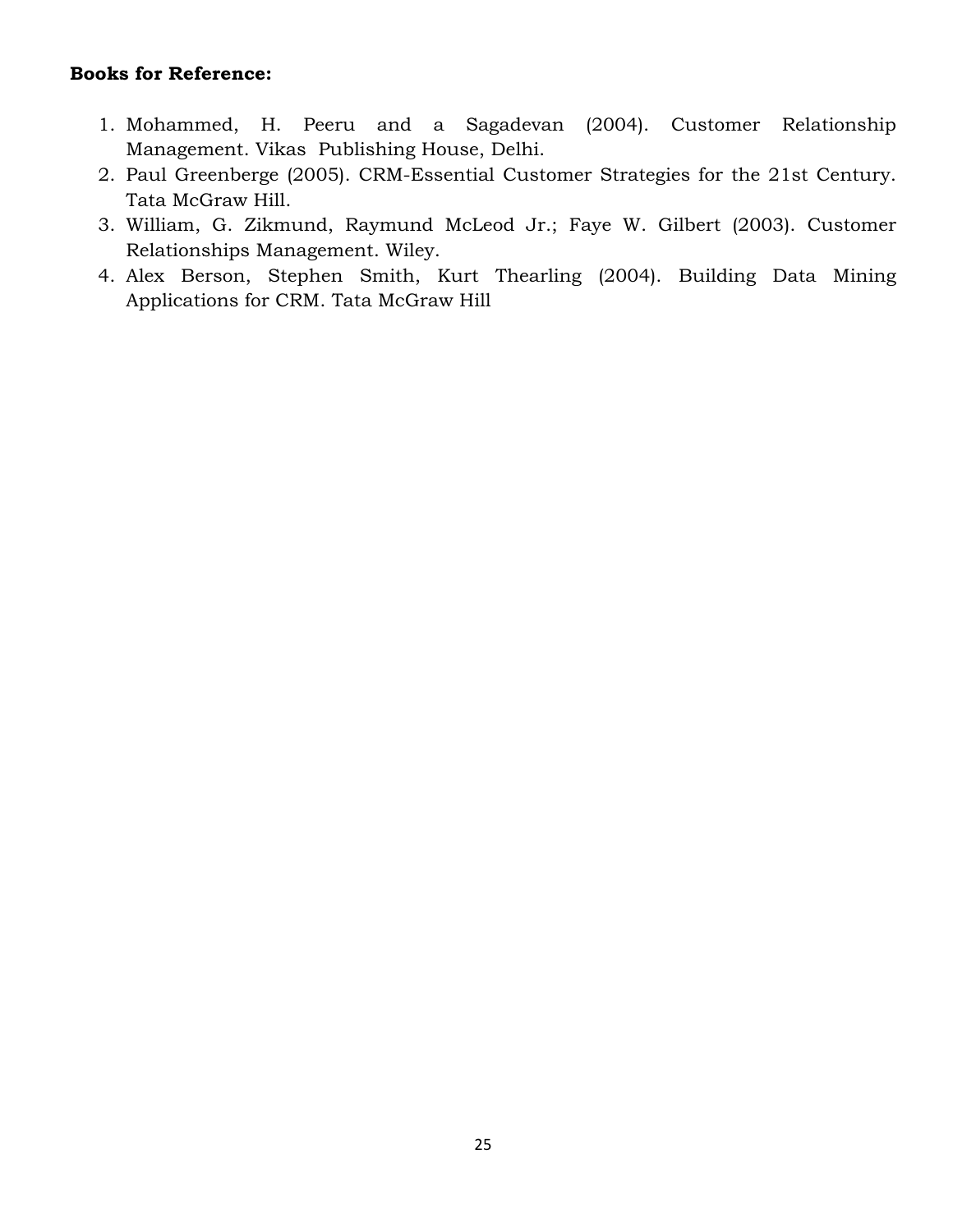### **CORE COURSE – XIII (CC) JAVA PROGRAMMING AND ITS BUSINESS APPLICATIONS**

### **Objective : To understand the knowledge of Java based applications**

*Internal Assessment: Theory – 15 Marks; Practical – 10 Marks University Examinations : Theory- 45 Marks ; Practical - 30 Marks. Examination Duration : Theory 2 Hours ; Practical 2 Hours*

**(Theory & Practical) (Theory 45 Marks)**

### **UNIT – I**

Fundamentals of object oriented programming – Java Evolution – Java Tokens – Constants, Variables and Data types – Operators and Expressions – Branching and Looping Statements – Arrays – Call by Reference and Value.

### **UNIT - II**

Classes – Objects and Methods – Define a class – Create a class – Constructors – Function overloading – Inheritance – String Handling - applet - AWT - Try & Catch Statement.

#### **UNIT – III**

Interfaces: Implementing Multiple Inheritance – Packages – Creating and Accessing Packages – Threads – Creation of threads, thread methods – Exceptions – Types of Exceptions – Try, catch, throw, throws statements – Managing Input/Output statements

### **(Practical – 30 Marks)**

#### **UNIT – IV**

Business Applications using classes, objects, packages, inheritance and interfaces

### **UNIT – V**

Developing applet programs using AWT & Graphics

#### **Books for Reference:**

- 1. C. Xavier Programming with Java 2 SCITECH Publications
- 2. E. Balagurusamy Programming with Java Second Edition
- 3. John R. Hubbard Programming with Java McGraw Hill International Edition
- 4. C Muthu Programming with Java Vijay Nicole Imprints Pvt. Ltd., Chennai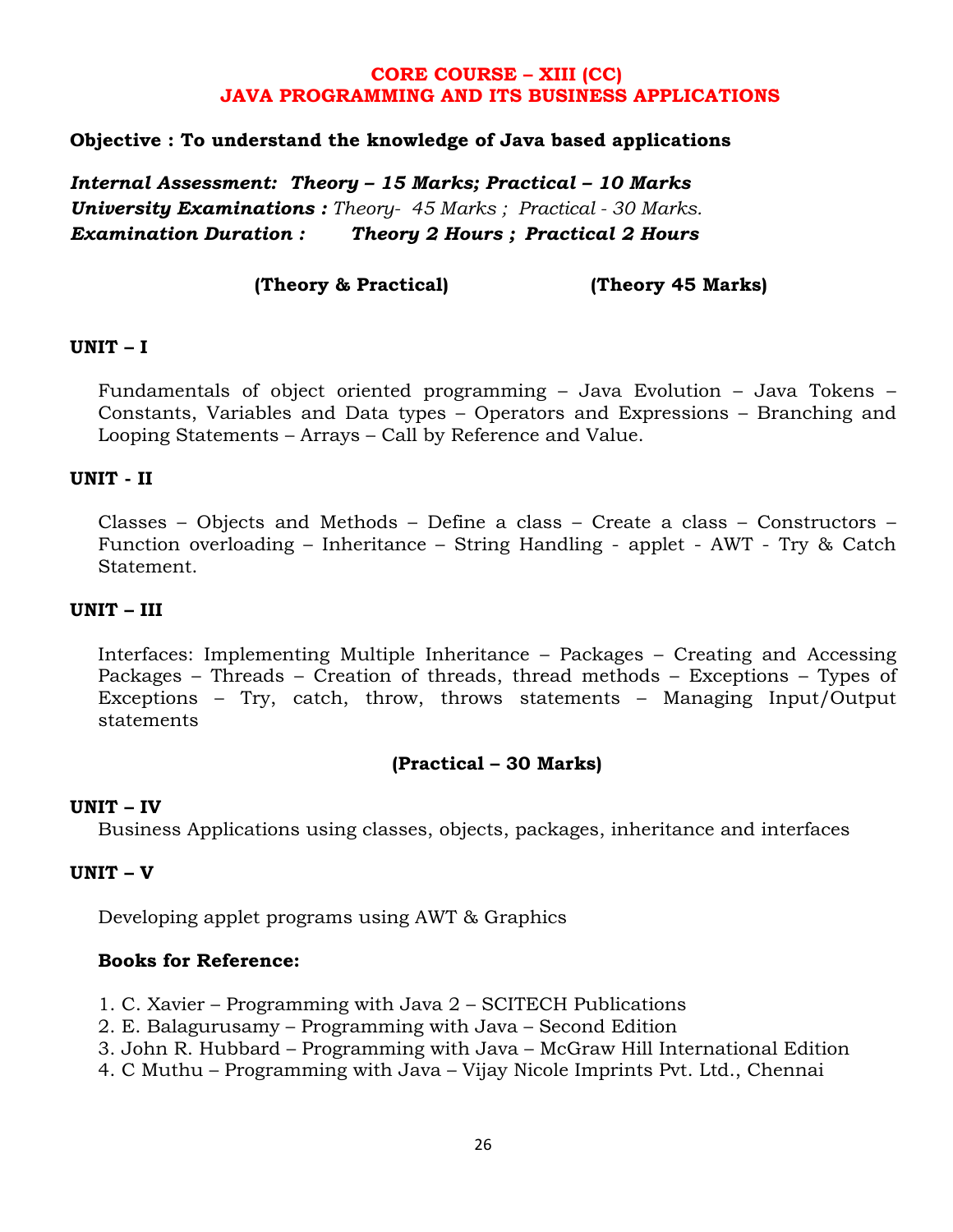# **CORE COURSE – XIV (CC) ADVANCED FINANCIAL MANAGEMENT**

### **Objective : To enable the students understand concepts and application of financial management tools.**

## **UNIT I**

 Financial Management: Meaning, nature and scope of finance; financial goal – Profit Vs Wealth Maximisation; Finance functions – investment, financing and dividend decisions.

## **UNIT II**

 Fundamental valuation concepts: - Time value of money – Compound value, Present value; Risk and Return – concept, Risk in a portfolio context, Relationship between Risk and Return. Valuation of Securities – Valuation concept – Bond Valuation – Valuation of Preference shares, Equity valuation – Dividend valuation approach, Earnings capitalisation approach and Ratio approach.

## **UNIT III**

 Cost of capital: Meaning and Significance of cost of capital; calculation of cost of debt, preference capital, equity capital and retained earnings; combined cost of capital (weighted). Financial Leverage: Meaning, Measurement of leverages; Effect of Operating and Financial Leverage on Profit; Analysing alternate financial plans; combined financial and operating leverages.

### **UNIT IV**

 Planning the Capital Structure – Factors influencing capital structure; EBIT-EPS Analysis, Return on Investment Analysis, Cash flow analysis, capital structure policies – Theories. Dividend policy - Factors determining dividend pay-out, Forms of dividend; stability in dividend policy; corporate dividend behaviour

### **UNIT V**

 Management of working capital:- Meaning, Significance and Types of working capital; calculating operating cycle period and estimation of working capital requirements; sources of working capital; Management of cash, receivables and inventory.

## **Theory – 45 Marks and Problems – 30 Marks**

## *\*EQUAL IMPORTANCE TO BE GIVEN TO ALL UNITS*

- 1. I.M.Pandey. Financial Management,Vikas Publishing House Pvt ltd, New Delhi.
- 2. Prasanna Chandra, Financial Management, Theory and Practice, Tata McGraw-Hill Publishing Company Ltd, New Delhi.
- 3. M.Y.Khan&P.K.Jain,Financial Management, Text and Problems. Tata McGraw-Hill Publishing Company Ltd, New Delhi.
- 4. P.V. Kulkarni & B.G. Sathyaprasad,Financial Management –Himalaya Pulishing House, Mumbai.
- 5. S.N.Maheswari, "Financial Management principles and practice,"Sultan Chand & Sons, New Delhi.
- 6. James C. Van Horne & John M. Wachowicz, Jr.Fundamentals of Financial Management- PHI Learning Private Limited, New Delhi.
- 7. Srinivasan, Financial Management, Vijay Nicole, Chennai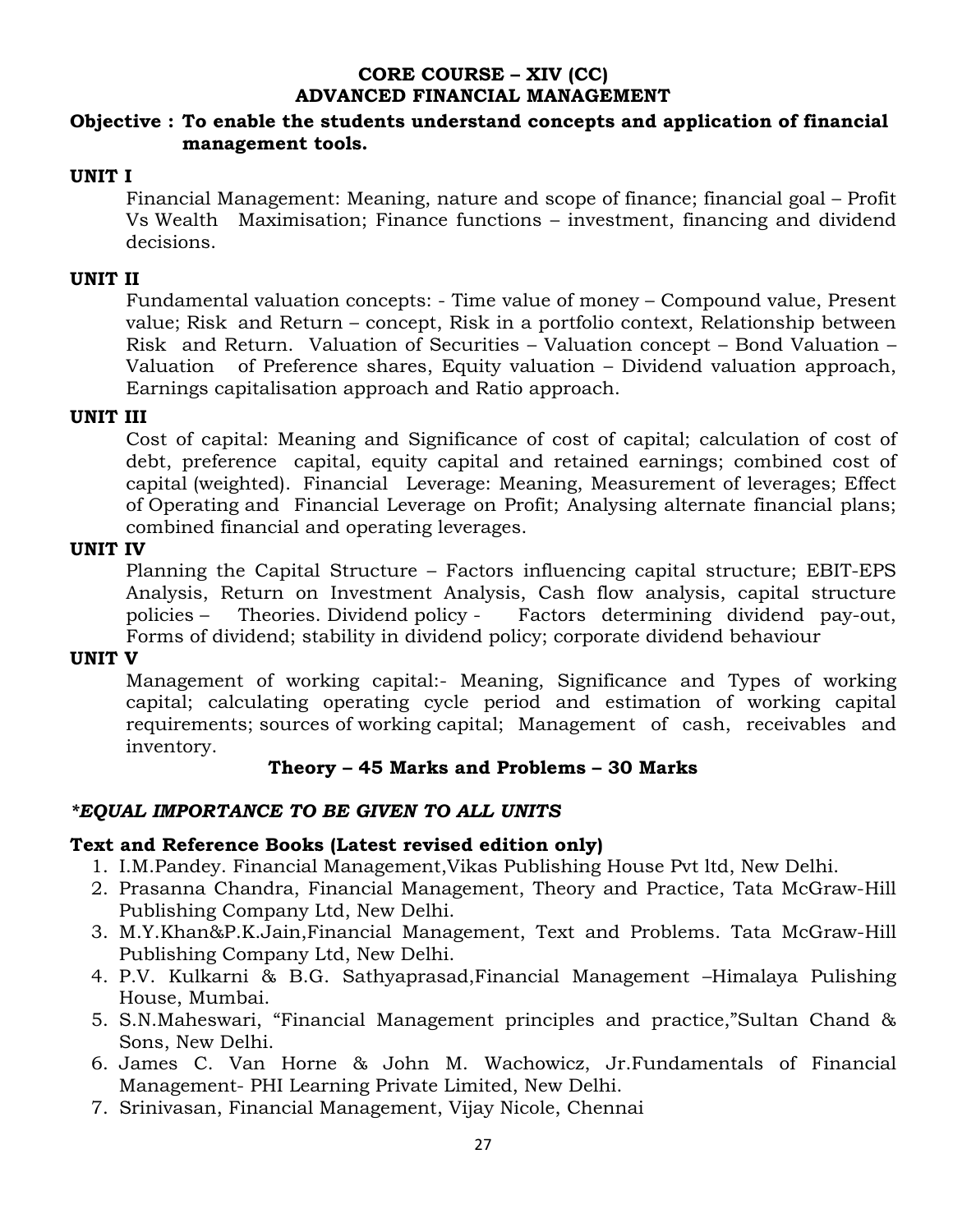#### **ELECTIVE COURSE - IV (EC)**

#### **A) LOGISTICS & SUPPLY CHAIN MANAGEMENT**

## **Objective : To facilitate students understand the concepts and methods of Logistics and supply chain management.**

### **UNIT I:**

 Introduction to logistics management- Definition, scope, functions, objectives – Integrated logistics management, role of logistics in the Supply chain - Logistics & customer service, Role of logistics in competitive strategy, Logistics organization & performance measurement, ERP – SAP - ORACLE

### **UNIT II:**

 Inventory planning, inventory costs, classifying inventory, Nature & importance of warehousing, types of warehouses, warehousing functions, warehouse layout & design. Material handling objectives, guidelines & principles, selection of material handling equipments. Packaging-role of packaging, packaging materials, consumer & industrial packaging, material handling efficiency

### **UNIT III:**

 Transportation- role of transportation in logistics, transportation selection decision, basic modes of transportation- Rail, Road, Water, Air, Pipeline- characteristics of different modes-transport economics - Inter modal operations

### **UNIT IV:**

 Containerization-concept, types, benefits, Types of carriers- indirect & special carriers, Role of intermediaries- shipping agents, brokers- freight managementroute planning Role of ports, ICDs, CONCOR - Global shipping options

### **UNIT V:**

 Reverse logistics- scope, design, e-logistics- logistics information system-application of IT in logistics- automatic identification technologies- bar coding, RFID, Logistics outsourcing- 3PL & 4PL, Global logistics- operational & strategic issues

### **Books for Reference**:

- 1. Logistics Management, Ailawadi C Sathish & Rakesh Singh, , Prentice Hall, India, 2005
- 2. Textbook of Logistics & Supply Chain Management,Agrawal D K, Macmillan India Ltd, 2003
- 3. The Management of Business Logistics, Coyle et al., , Thomson Learning, 7th edition, 2004
- 4. Logistical Management- The Integrated Supply Chain Process, Bowersox Donald J, Tata McGraw Hill, 2000
- 5. Logistics & Supply Chain Management B Nanadakumar Vijay Nicole Imprints Pvt. Ltd., Chennai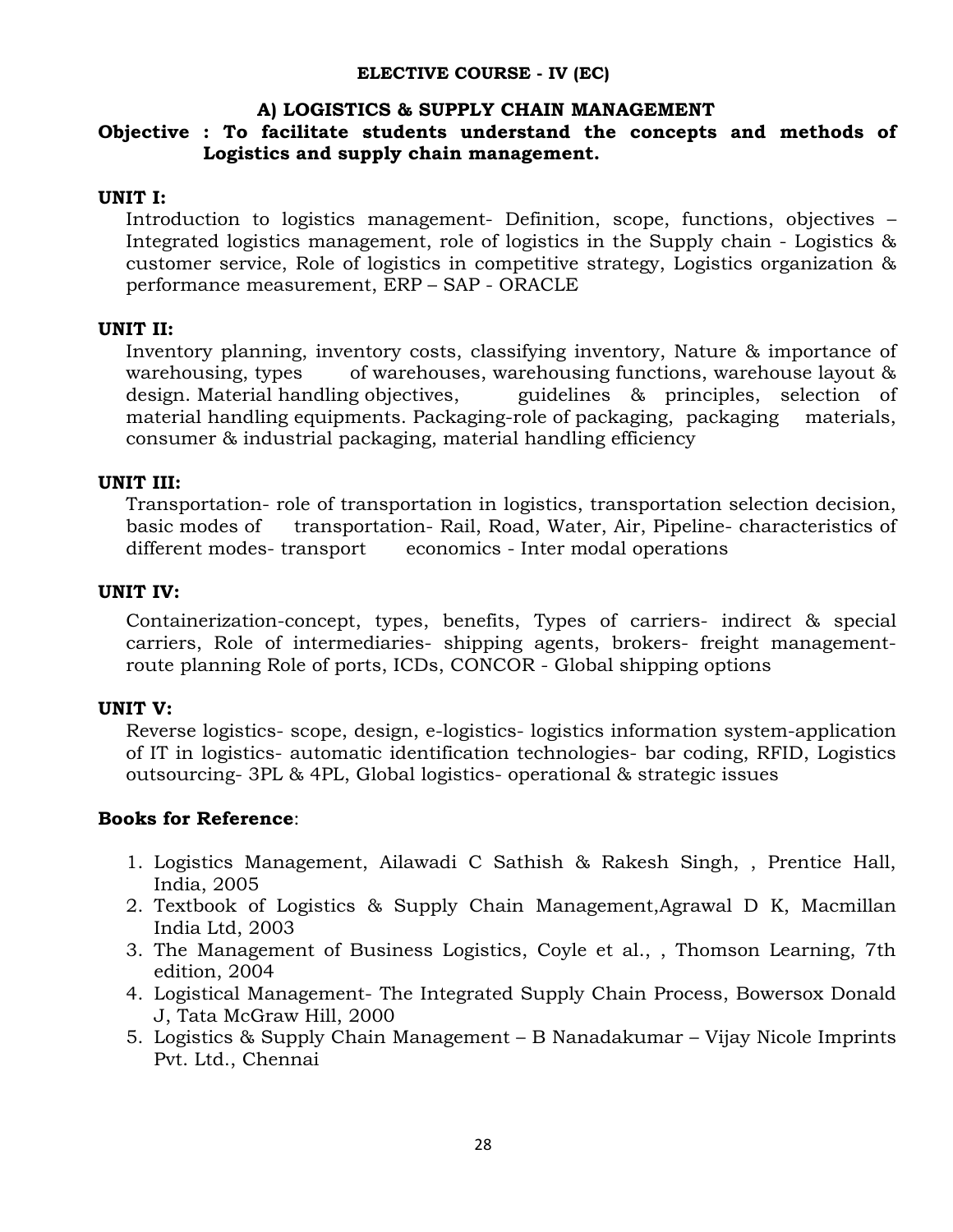### **ELECTIVE COURSE - IV (EC) B) COMPUTER NETWORKS & INTERNET APPLICATIONS**

### **Objective : To help students practically learn the concepts and uses of networking and internet.**

### **UNIT I**

 Networking – Type of networking – Importance – components of network – Network Protocol – TCP/IP – Internet Service Providers – Dialer Programs and Internet Programs – Internet Explorer – Netscape.

### **UNIT II**

 Introduction to Internet – A Brief History of Internet – Uses of Internet – The connection to the Internet – Simple HTML tags - Web pages – Web Pages come from the Web server – Web sites – The normal Modem – ISDN, ADSL, CABLE Modems – Animation – Frames: Several Web pages at once – Several Windows simultaneously – Printing.

# **UNIT III**

 Internet Basics : Evolution – Basic Terminology – Getting into the net – Browsers – Applications of Internet – Introduction to internet protocols – Language of Internet – Email and Voice mail – Creating mail address – Meaning of Net Meeting and Chatting – Tool bar.

(Practical – 40 marks)

#### **UNIT IV**

 E-mail id creations, composing, attaching files and sending mails - developing websites with hyperlinks - browsing – search engines – downloads.

#### **UNIT V**

 Visiting business places, libraries, Railway and Airline reservation centers online, online chatting.

### **Books for Reference:**

- 1. The Internet Instance Reference Paul E Hoffman, BPB Publications.
- 2. Internet for Everyone Alexis Leon Mathews, Vijay Nicole Imprints Pvt. Ltd., Chennai
- 3. Computer Applications in Business (Internet only), Srinivasa Vallabhan, Sultan Chand & Sons, New Delhi.
- 4. Internet Programming and Web Design S.Aarathi, Kalaikathir Achagam.
- 5. Internet & E-mail Yatin Publications, Delhi.
- 6. Internet Complete BPB Publications.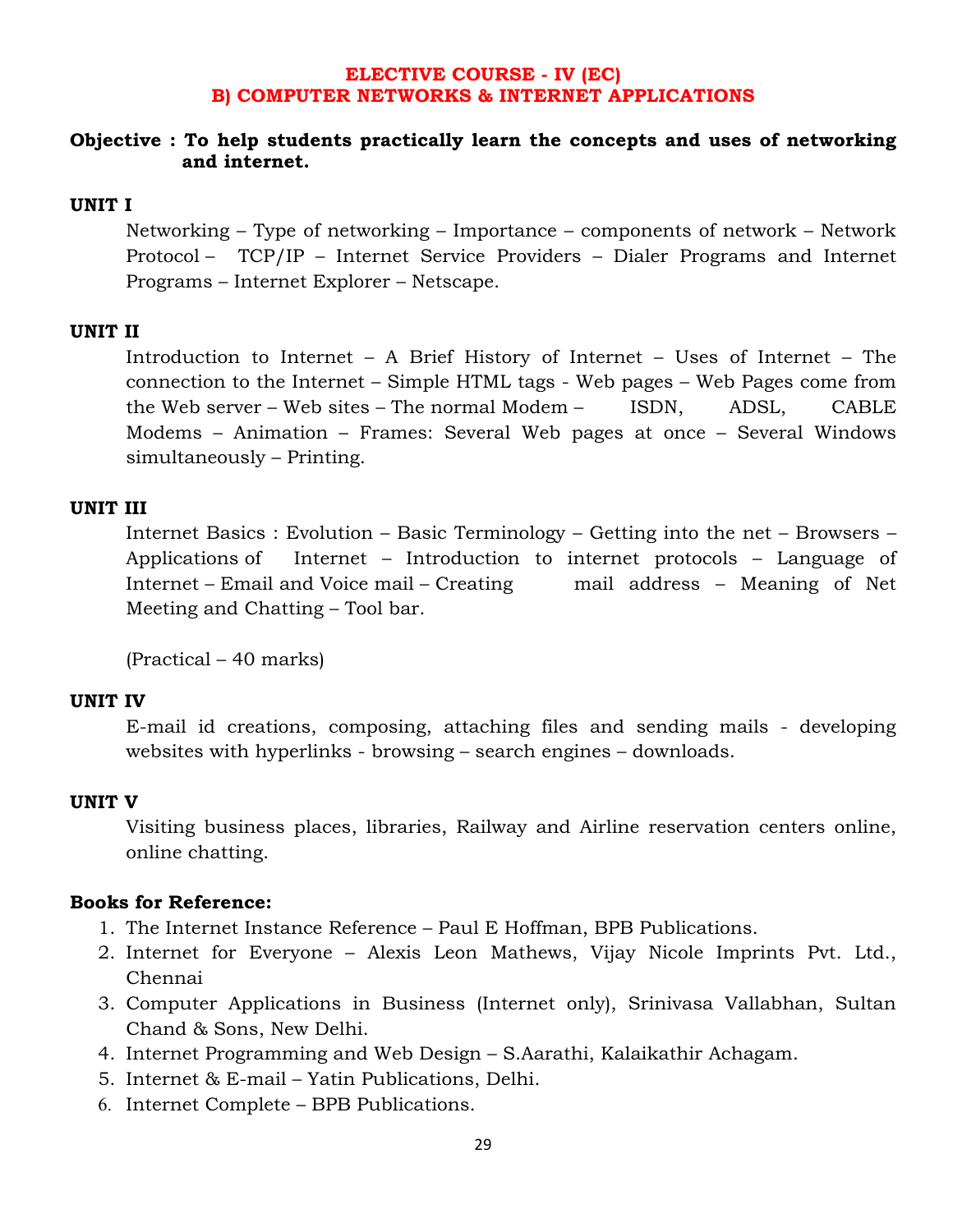### **ELECTIVE COURSE - V (EC)**

### **A) HUMAN RESOURCE MANAGEMENT**

## **Objective : To impart knowledge on the concepts and principles of HRM followed in different types of organization.**

### **Unit I:**

 Human Resource Management- Meaning – Nature and Scope, Objectives - Functions - Distinction between HRM and Personnel Management. Personnel Policies: Procedure and Programmes. Organization of HRM Department– Needs - Recent Trends in HRM Practices – Personnel Audit- Human Resource Information System- need and benefits.

### **Unit II :**

 Man Power Planning – Characteristics: Need, Process - Job Analysis- Job Description- Job Specification - Job Design- Job Evaluation Methods – Merits and Demerits - Job Enrichment- Job Enlargement–Re-Engineering Recruitment – Sources - Selection- Selection Procedure, - Interviews – Placement - Induction

### **Unit III :**

 Training –Meaning, Need - Selection of Trainees- Methods of Training – Evaluation of Training - Management Development Programmes- Methods - Promotion – Types, Merits- Demotions; Carrier Planning - Transfers,

### **Unit IV :**

 Performance Appraisal – Purpose- Factors Affecting Performance Appraisal – Criteria for Performance Appraisal – Performance Appraisal Techniques – Limitation of Appraisal Methods. Quality of Work Life – Issues in Quality of Work Life- Measuring QWL – Workers Participation in Management.

### **Unit V :**

 Grievance – Meaning, Causes of Grievance- Grievance Redressal Procedure – Collective Bargaining – Meaning – levels – methods – pre -requisites – Benefits.

- 1. Pravin Durai, Human Resource Management, 2nd Edition, Pearson Education, New Delhi
- 2. Dr.Ashwathappa, Human Resource Management ,McGraw Hill Education (India ) Pvt. Limited, New Delhi.
- 3. Edwin Phillip, Personnel Management Tata McGraw Hill, Delhi.
- 4. L.M. Prasad ,Human Resources Management, Jain Book Agency, New Delhi.
- 5. DaleYoder& Paul D. Staudohar, Personnel Management, Prentice Hall.
- 6. S.S. Khanka, Human Resource Management ,S.Chand& Sons, New Delhi.
- 7. Gary Dessler, "Human Resource Management", Seventh edition, Prentice-Hall of India P.Ltd., Pearson.
- 8. H.JohnBernardin&JoyeeE.A.Russel, Human Resource Management An experiential approach, 4th Edition, McGraw-Hill International Edition., 2007
- 9. David A. DeCenzo& Stephen P.Robbins, Personnel/Human Resource Management, Thirdedition, PHI/Pearson.
- 10. VSP Roa, Human Resource Management : Text and cases, First edition, Excel Books, NewDelhi.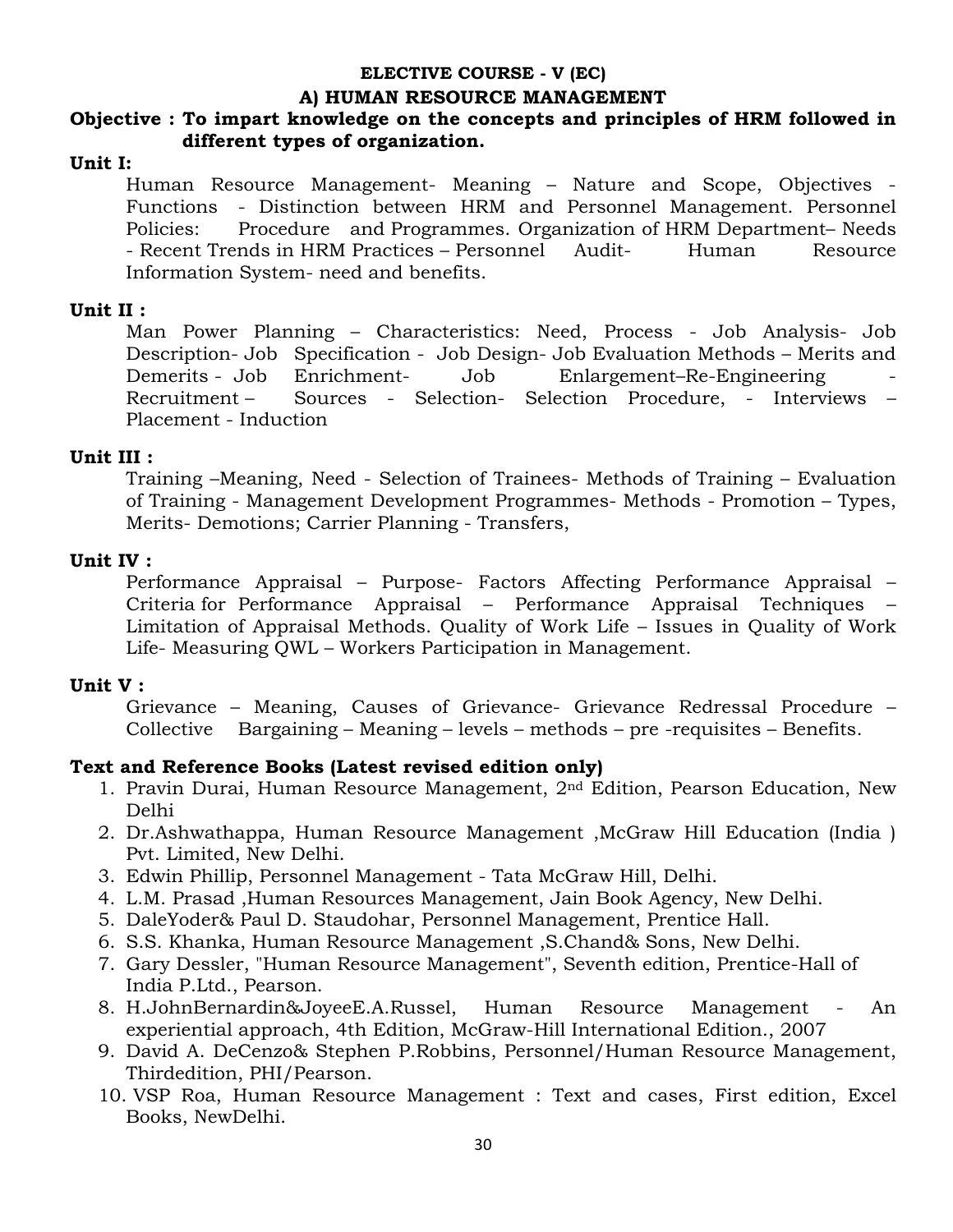### **ELECTIVE COURSE - V (EC)**

## **B) TOTAL QUALITY MANAGEMENT**

## **Objective : To make students understand concepts, process and importance of Total Quality Management in manufacturing and service organisation.**

## **UNIT I**

 Introduction to Quality Control - Quality and Cost Considerations - Statistics and its Applications in Quality Control

## **UNIT II**

 Sampling Inspection in Engineering Manufacture- Statistical Quality Control by the Use of Control Charts- Methods of Inspection and Quality Appraisal - Reliability Engineering – Value Engineering and Value Analysis

## **UNIT III**

 Theory of Sampling Inspection - Standard Tolerancing - ABC Analysis - Defect Diagnosis and Prevention

### **UNIT IV**

 Quality Improvement: Recent Technique for Quality Improvement - Zero Defect – Quality Motivation Techniques - Quality Management System and Total Quality Control

### **UNIT V**

 Selection of ISO Model ad Implementation of ISO 9000 - Human Resource Development and Quality Circles - Environmental Management System and Total Quality Control

## **Books for References**

- 1. Dahlgaard Jens J., Kristensen K., Kanji Gopal K, "Fundamentals Of Total Quality Management", Bross Chapman & Hall, London
- 2. George, Stephen and Weimerskirch, Arnold, "Total Quality Management Strategies and Techniques
- 3. Proven", Mohit Publications
- 4. Hakes, Chris (editor), "Total Quality Management: The Key to Business Success", NY: Chapman and Hall
- 5. Fox, Roy, "Making Quality Happen. Six Steps to Total Quality Management", McGraw-Hill
- 6. Srinivasa Gupta and Valarmathy, Vijay Nicole Imprints
- 7. Jain, "Quality Control And Total Quality Management", Tata McGraw Hill
- 8. Lal H, "Total Quality Management: A Practical Approach", New Age International Private Ltd
- 9. Rao, Ashok, "Total Quality Management: A Cross Functional Perspective", Wiley & Sons